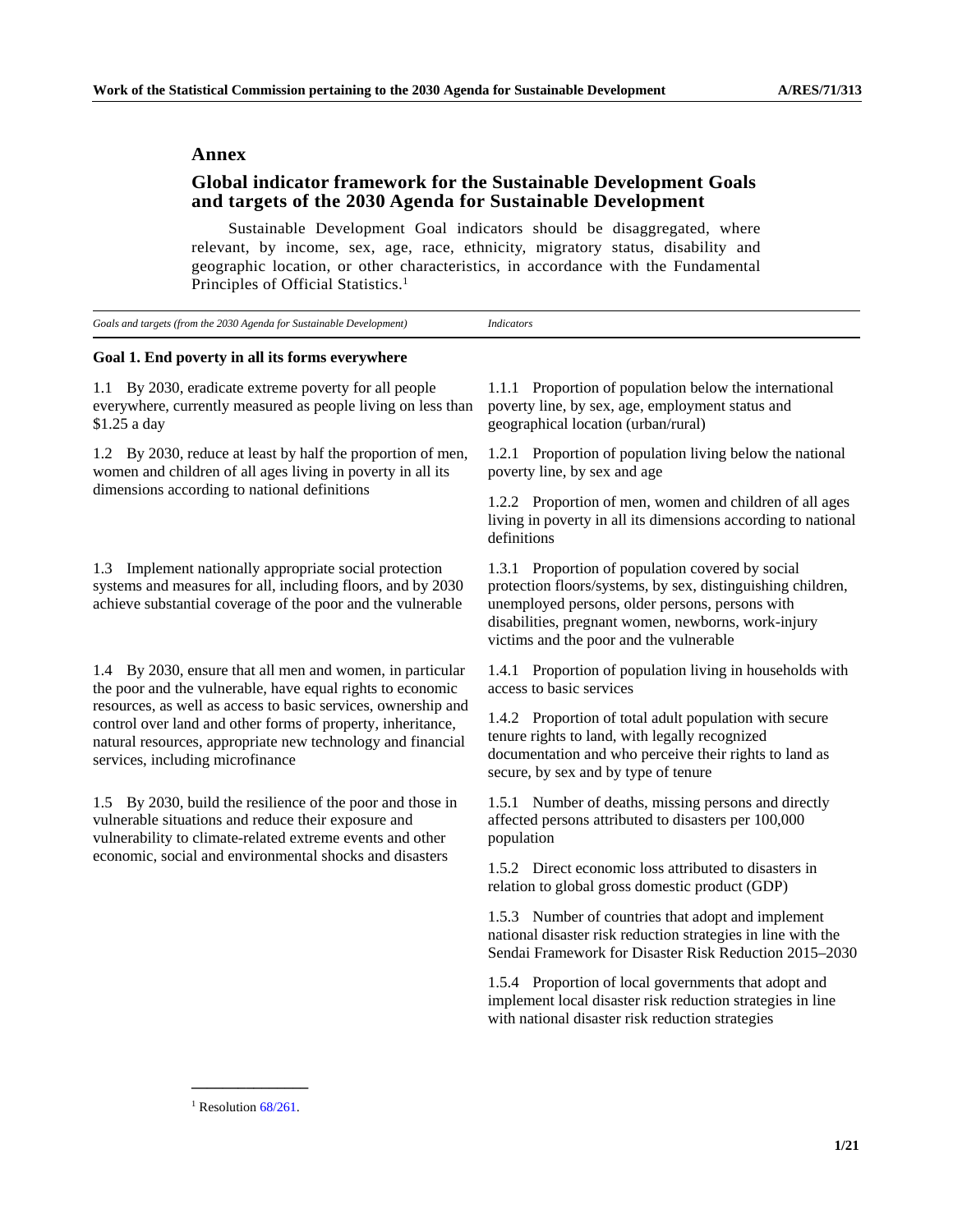| Goals and targets (from the 2030 Agenda for Sustainable Development)                                                                                                                                                                                                                                                                                                                            | <b>Indicators</b>                                                                                                                                                                                                              |
|-------------------------------------------------------------------------------------------------------------------------------------------------------------------------------------------------------------------------------------------------------------------------------------------------------------------------------------------------------------------------------------------------|--------------------------------------------------------------------------------------------------------------------------------------------------------------------------------------------------------------------------------|
| 1.a Ensure significant mobilization of resources from a<br>variety of sources, including through enhanced development<br>cooperation, in order to provide adequate and predictable<br>means for developing countries, in particular least developed<br>countries, to implement programmes and policies to end<br>poverty in all its dimensions                                                  | Proportion of domestically generated resources<br>1.a.1<br>allocated by the government directly to poverty reduction<br>programmes                                                                                             |
|                                                                                                                                                                                                                                                                                                                                                                                                 | 1.a.2 Proportion of total government spending on<br>essential services (education, health and social protection)                                                                                                               |
|                                                                                                                                                                                                                                                                                                                                                                                                 | 1.a.3 Sum of total grants and non-debt-creating inflows<br>directly allocated to poverty reduction programmes as a<br>proportion of GDP                                                                                        |
| 1.b Create sound policy frameworks at the national,<br>regional and international levels, based on pro-poor and<br>gender-sensitive development strategies, to support<br>accelerated investment in poverty eradication actions                                                                                                                                                                 | 1.b.1 Proportion of government recurrent and capital<br>spending to sectors that disproportionately benefit women,<br>the poor and vulnerable groups                                                                           |
| Goal 2. End hunger, achieve food security and improved nutrition and promote sustainable agriculture                                                                                                                                                                                                                                                                                            |                                                                                                                                                                                                                                |
| 2.1 By 2030, end hunger and ensure access by all people,                                                                                                                                                                                                                                                                                                                                        | 2.1.1 Prevalence of undernourishment                                                                                                                                                                                           |
| in particular the poor and people in vulnerable situations,<br>including infants, to safe, nutritious and sufficient food all<br>year round                                                                                                                                                                                                                                                     | 2.1.2 Prevalence of moderate or severe food insecurity in<br>the population, based on the Food Insecurity Experience<br>Scale (FIES)                                                                                           |
| By 2030, end all forms of malnutrition, including<br>2.2<br>achieving, by 2025, the internationally agreed targets on<br>stunting and wasting in children under 5 years of age, and<br>address the nutritional needs of adolescent girls, pregnant<br>and lactating women and older persons                                                                                                     | 2.2.1 Prevalence of stunting (height for age <-2 standard<br>deviation from the median of the World Health<br>Organization (WHO) Child Growth Standards) among<br>children under 5 years of age                                |
|                                                                                                                                                                                                                                                                                                                                                                                                 | 2.2.2 Prevalence of malnutrition (weight for height $>+2$<br>or $\langle$ -2 standard deviation from the median of the WHO<br>Child Growth Standards) among children under 5 years of<br>age, by type (wasting and overweight) |
| 2.3 By 2030, double the agricultural productivity and<br>incomes of small-scale food producers, in particular women,<br>indigenous peoples, family farmers, pastoralists and fishers,<br>including through secure and equal access to land, other<br>productive resources and inputs, knowledge, financial<br>services, markets and opportunities for value addition and<br>non-farm employment | 2.3.1 Volume of production per labour unit by classes of<br>farming/pastoral/forestry enterprise size                                                                                                                          |
|                                                                                                                                                                                                                                                                                                                                                                                                 | 2.3.2 Average income of small-scale food producers, by<br>sex and indigenous status                                                                                                                                            |
| 2.4 By 2030, ensure sustainable food production systems<br>and implement resilient agricultural practices that increase<br>productivity and production, that help maintain ecosystems,<br>that strengthen capacity for adaptation to climate change,<br>extreme weather, drought, flooding and other disasters and<br>that progressively improve land and soil quality                          | 2.4.1 Proportion of agricultural area under productive<br>and sustainable agriculture                                                                                                                                          |
| 2.5 By 2020, maintain the genetic diversity of seeds,                                                                                                                                                                                                                                                                                                                                           | Number of plant and animal genetic resources for<br>2.5.1                                                                                                                                                                      |

2.5 By 2020, maintain the genetic diversity of seeds, cultivated plants and farmed and domesticated animals and their related wild species, including through soundly managed and diversified seed and plant banks at the national, regional and international levels, and promote access to and fair and equitable sharing of benefits arising

2.5.2 Proportion of local breeds classified as being at risk, not at risk or at unknown level of risk of extinction

food and agriculture secured in either medium- or long-

term conservation facilities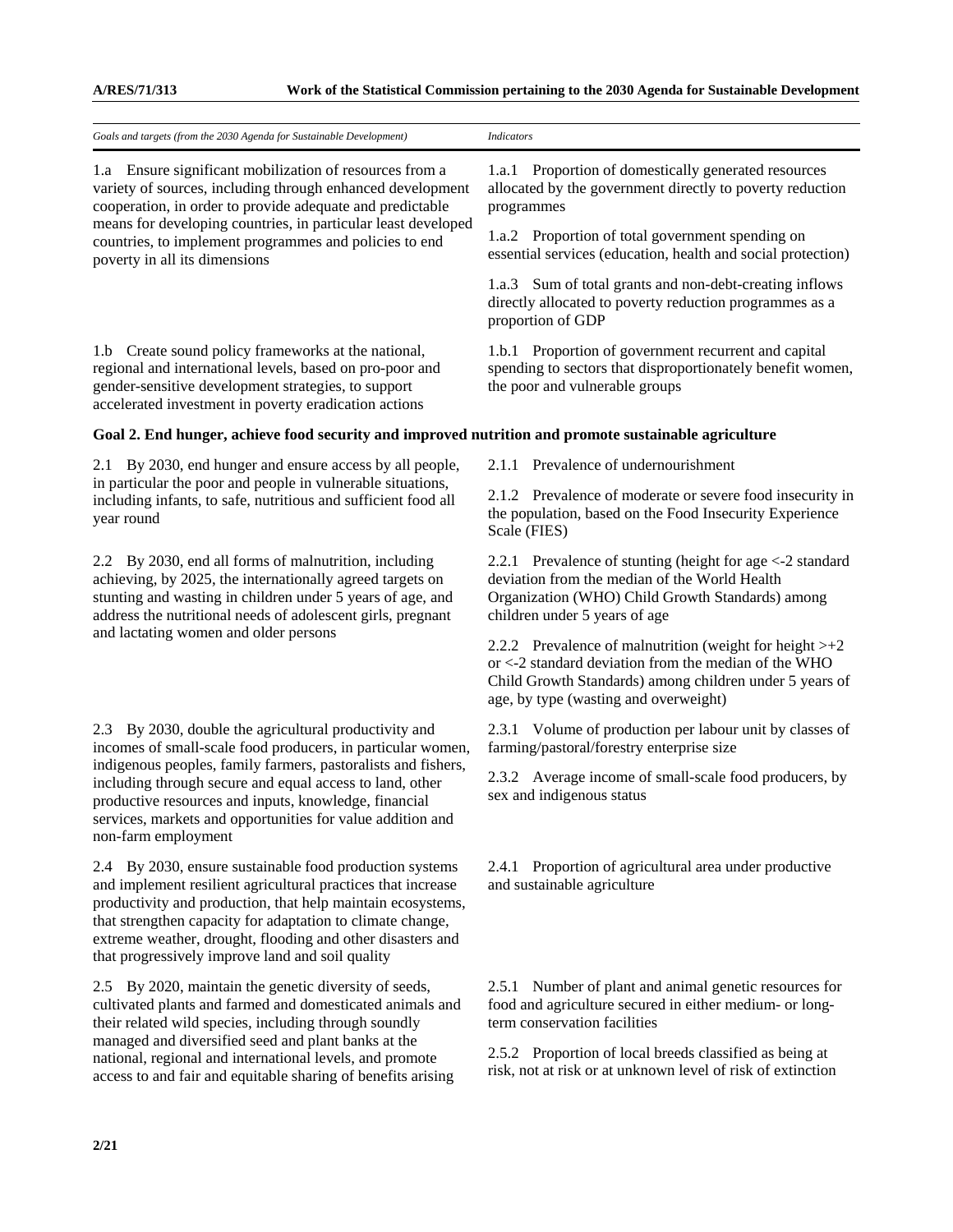| Goals and targets (from the 2030 Agenda for Sustainable Development)                                                                                                                                                                                                                                                                                 | <b>Indicators</b>                                                                                                                                     |
|------------------------------------------------------------------------------------------------------------------------------------------------------------------------------------------------------------------------------------------------------------------------------------------------------------------------------------------------------|-------------------------------------------------------------------------------------------------------------------------------------------------------|
| from the utilization of genetic resources and associated<br>traditional knowledge, as internationally agreed                                                                                                                                                                                                                                         |                                                                                                                                                       |
| 2.a Increase investment, including through enhanced<br>international cooperation, in rural infrastructure, agricultural<br>research and extension services, technology development<br>and plant and livestock gene banks in order to enhance<br>agricultural productive capacity in developing countries, in<br>particular least developed countries | The agriculture orientation index for government<br>2.a.1<br>expenditures                                                                             |
|                                                                                                                                                                                                                                                                                                                                                      | 2.a.2 Total official flows (official development<br>assistance plus other official flows) to the agriculture<br>sector                                |
| 2.b Correct and prevent trade restrictions and distortions in<br>world agricultural markets, including through the parallel<br>elimination of all forms of agricultural export subsidies and<br>all export measures with equivalent effect, in accordance<br>with the mandate of the Doha Development Round                                          | 2.b.1 Agricultural export subsidies                                                                                                                   |
| 2.c Adopt measures to ensure the proper functioning of<br>food commodity markets and their derivatives and facilitate<br>timely access to market information, including on food<br>reserves, in order to help limit extreme food price volatility                                                                                                    | Indicator of food price anomalies<br>2.c.1                                                                                                            |
| Goal 3. Ensure healthy lives and promote well-being for all at all ages                                                                                                                                                                                                                                                                              |                                                                                                                                                       |
| By 2030, reduce the global maternal mortality ratio to<br>3.1                                                                                                                                                                                                                                                                                        | 3.1.1 Maternal mortality ratio                                                                                                                        |
| less than 70 per 100,000 live births                                                                                                                                                                                                                                                                                                                 | 3.1.2 Proportion of births attended by skilled health<br>personnel                                                                                    |
| 3.2 By 2030, end preventable deaths of newborns and                                                                                                                                                                                                                                                                                                  | Under-5 mortality rate<br>3.2.1                                                                                                                       |
| children under 5 years of age, with all countries aiming to<br>reduce neonatal mortality to at least as low as 12 per 1,000<br>live births and under-5 mortality to at least as low as 25 per<br>1,000 live births                                                                                                                                   | 3.2.2 Neonatal mortality rate                                                                                                                         |
| 3.3 By 2030, end the epidemics of AIDS, tuberculosis,<br>malaria and neglected tropical diseases and combat hepatitis,<br>water-borne diseases and other communicable diseases                                                                                                                                                                       | 3.3.1 Number of new HIV infections per 1,000<br>uninfected population, by sex, age and key populations                                                |
|                                                                                                                                                                                                                                                                                                                                                      | 3.3.2 Tuberculosis incidence per 100,000 population                                                                                                   |
|                                                                                                                                                                                                                                                                                                                                                      | 3.3.3 Malaria incidence per 1,000 population                                                                                                          |
|                                                                                                                                                                                                                                                                                                                                                      | 3.3.4 Hepatitis B incidence per 100,000 population                                                                                                    |
|                                                                                                                                                                                                                                                                                                                                                      | 3.3.5 Number of people requiring interventions against<br>neglected tropical diseases                                                                 |
| 3.4 By 2030, reduce by one third premature mortality from<br>non-communicable diseases through prevention and<br>treatment and promote mental health and well-being                                                                                                                                                                                  | 3.4.1 Mortality rate attributed to cardiovascular disease,<br>cancer, diabetes or chronic respiratory disease                                         |
|                                                                                                                                                                                                                                                                                                                                                      | 3.4.2 Suicide mortality rate                                                                                                                          |
| Strengthen the prevention and treatment of substance<br>3.5<br>abuse, including narcotic drug abuse and harmful use of<br>alcohol                                                                                                                                                                                                                    | 3.5.1 Coverage of treatment interventions<br>(pharmacological, psychosocial and rehabilitation and<br>aftercare services) for substance use disorders |
|                                                                                                                                                                                                                                                                                                                                                      | 3.5.2 Harmful use of alcohol, defined according to the<br>national context as alcohol per capita consumption (aged                                    |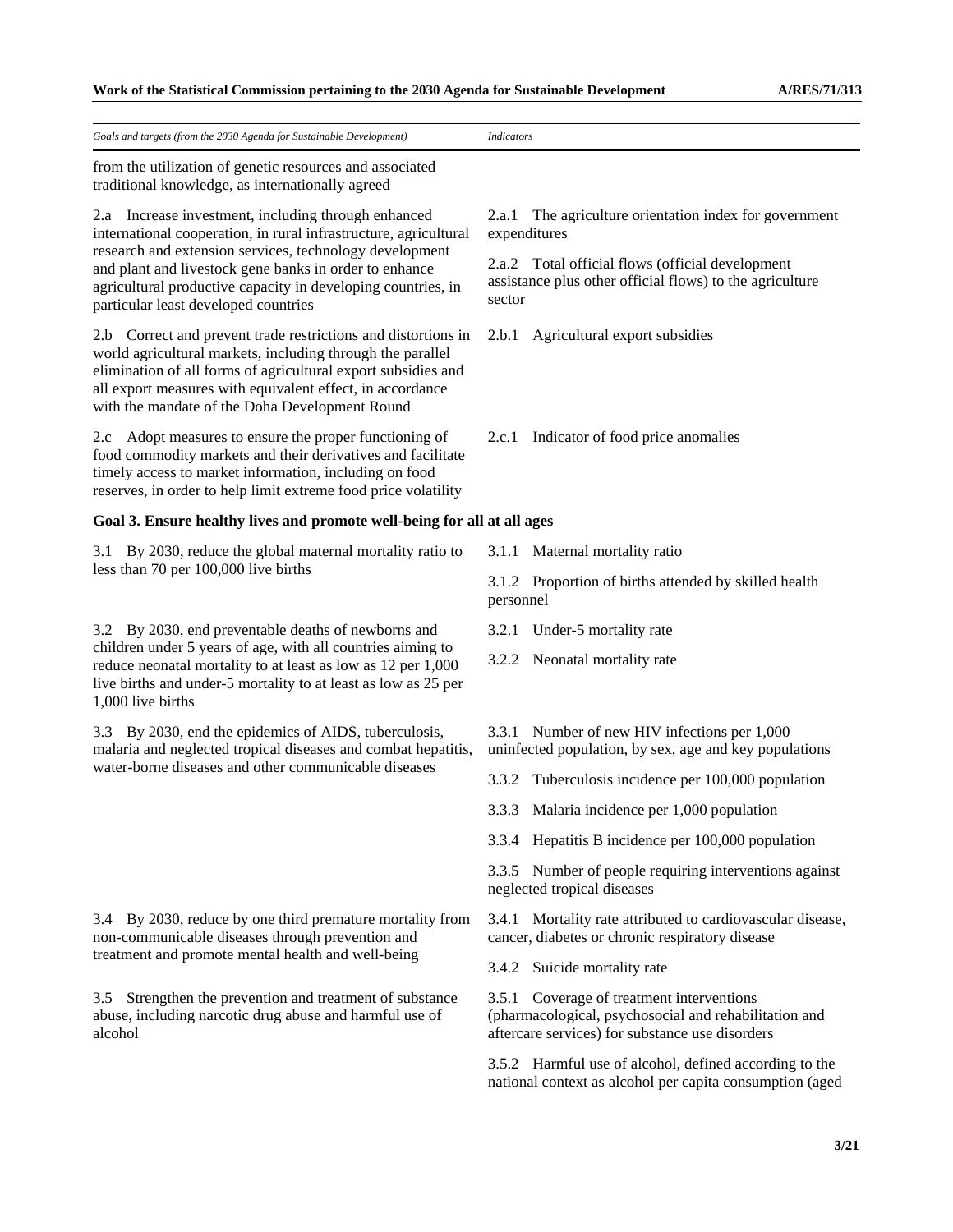| Goals and targets (from the 2030 Agenda for Sustainable Development)                                                                                                                                                                                                                                                                                                                                                                                                                                                                                                                                                   | <b>Indicators</b>                                                                                                                                                                                                                                                                                                                                       |
|------------------------------------------------------------------------------------------------------------------------------------------------------------------------------------------------------------------------------------------------------------------------------------------------------------------------------------------------------------------------------------------------------------------------------------------------------------------------------------------------------------------------------------------------------------------------------------------------------------------------|---------------------------------------------------------------------------------------------------------------------------------------------------------------------------------------------------------------------------------------------------------------------------------------------------------------------------------------------------------|
|                                                                                                                                                                                                                                                                                                                                                                                                                                                                                                                                                                                                                        | 15 years and older) within a calendar year in litres of pure<br>alcohol                                                                                                                                                                                                                                                                                 |
| 3.6 By 2020, halve the number of global deaths and<br>injuries from road traffic accidents                                                                                                                                                                                                                                                                                                                                                                                                                                                                                                                             | 3.6.1 Death rate due to road traffic injuries                                                                                                                                                                                                                                                                                                           |
| 3.7 By 2030, ensure universal access to sexual and<br>reproductive health-care services, including for family<br>planning, information and education, and the integration of<br>reproductive health into national strategies and programmes                                                                                                                                                                                                                                                                                                                                                                            | 3.7.1 Proportion of women of reproductive age (aged<br>15–49 years) who have their need for family planning<br>satisfied with modern methods                                                                                                                                                                                                            |
|                                                                                                                                                                                                                                                                                                                                                                                                                                                                                                                                                                                                                        | 3.7.2 Adolescent birth rate (aged 10–14 years; aged<br>15–19 years) per 1,000 women in that age group                                                                                                                                                                                                                                                   |
| 3.8 Achieve universal health coverage, including financial<br>risk protection, access to quality essential health-care<br>services and access to safe, effective, quality and affordable<br>essential medicines and vaccines for all                                                                                                                                                                                                                                                                                                                                                                                   | 3.8.1 Coverage of essential health services (defined as<br>the average coverage of essential services based on tracer<br>interventions that include reproductive, maternal, newborn<br>and child health, infectious diseases, non-communicable<br>diseases and service capacity and access, among the<br>general and the most disadvantaged population) |
|                                                                                                                                                                                                                                                                                                                                                                                                                                                                                                                                                                                                                        | 3.8.2 Proportion of population with large household<br>expenditures on health as a share of total household<br>expenditure or income                                                                                                                                                                                                                    |
| 3.9 By 2030, substantially reduce the number of deaths and<br>illnesses from hazardous chemicals and air, water and soil                                                                                                                                                                                                                                                                                                                                                                                                                                                                                               | 3.9.1 Mortality rate attributed to household and ambient<br>air pollution                                                                                                                                                                                                                                                                               |
| pollution and contamination                                                                                                                                                                                                                                                                                                                                                                                                                                                                                                                                                                                            | 3.9.2 Mortality rate attributed to unsafe water, unsafe<br>sanitation and lack of hygiene (exposure to unsafe Water,<br>Sanitation and Hygiene for All (WASH) services)                                                                                                                                                                                 |
|                                                                                                                                                                                                                                                                                                                                                                                                                                                                                                                                                                                                                        | 3.9.3 Mortality rate attributed to unintentional poisoning                                                                                                                                                                                                                                                                                              |
| 3.a Strengthen the implementation of the World Health<br>Organization Framework Convention on Tobacco Control in<br>all countries, as appropriate                                                                                                                                                                                                                                                                                                                                                                                                                                                                      | Age-standardized prevalence of current tobacco use<br>3.a.1<br>among persons aged 15 years and older                                                                                                                                                                                                                                                    |
| Support the research and development of vaccines and<br>3.b<br>medicines for the communicable and non-communicable<br>diseases that primarily affect developing countries, provide<br>access to affordable essential medicines and vaccines, in<br>accordance with the Doha Declaration on the TRIPS<br>Agreement and Public Health, which affirms the right of<br>developing countries to use to the full the provisions in the<br>Agreement on Trade-Related Aspects of Intellectual<br>Property Rights regarding flexibilities to protect public<br>health, and, in particular, provide access to medicines for all | 3.b.1 Proportion of the target population covered by all<br>vaccines included in their national programme                                                                                                                                                                                                                                               |
|                                                                                                                                                                                                                                                                                                                                                                                                                                                                                                                                                                                                                        | 3.b.2 Total net official development assistance to medical<br>research and basic health sectors                                                                                                                                                                                                                                                         |
|                                                                                                                                                                                                                                                                                                                                                                                                                                                                                                                                                                                                                        | 3.b.3 Proportion of health facilities that have a core set of<br>relevant essential medicines available and affordable on a<br>sustainable basis                                                                                                                                                                                                        |
| 3.c Substantially increase health financing and the<br>recruitment, development, training and retention of the<br>health workforce in developing countries, especially in least<br>developed countries and small island developing States                                                                                                                                                                                                                                                                                                                                                                              | Health worker density and distribution<br>3.c.1                                                                                                                                                                                                                                                                                                         |
| 3.d Strengthen the capacity of all countries, in particular<br>developing countries, for early warning, risk reduction and                                                                                                                                                                                                                                                                                                                                                                                                                                                                                             | 3.d.1 International Health Regulations (IHR) capacity<br>and health emergency preparedness                                                                                                                                                                                                                                                              |

management of national and global health risks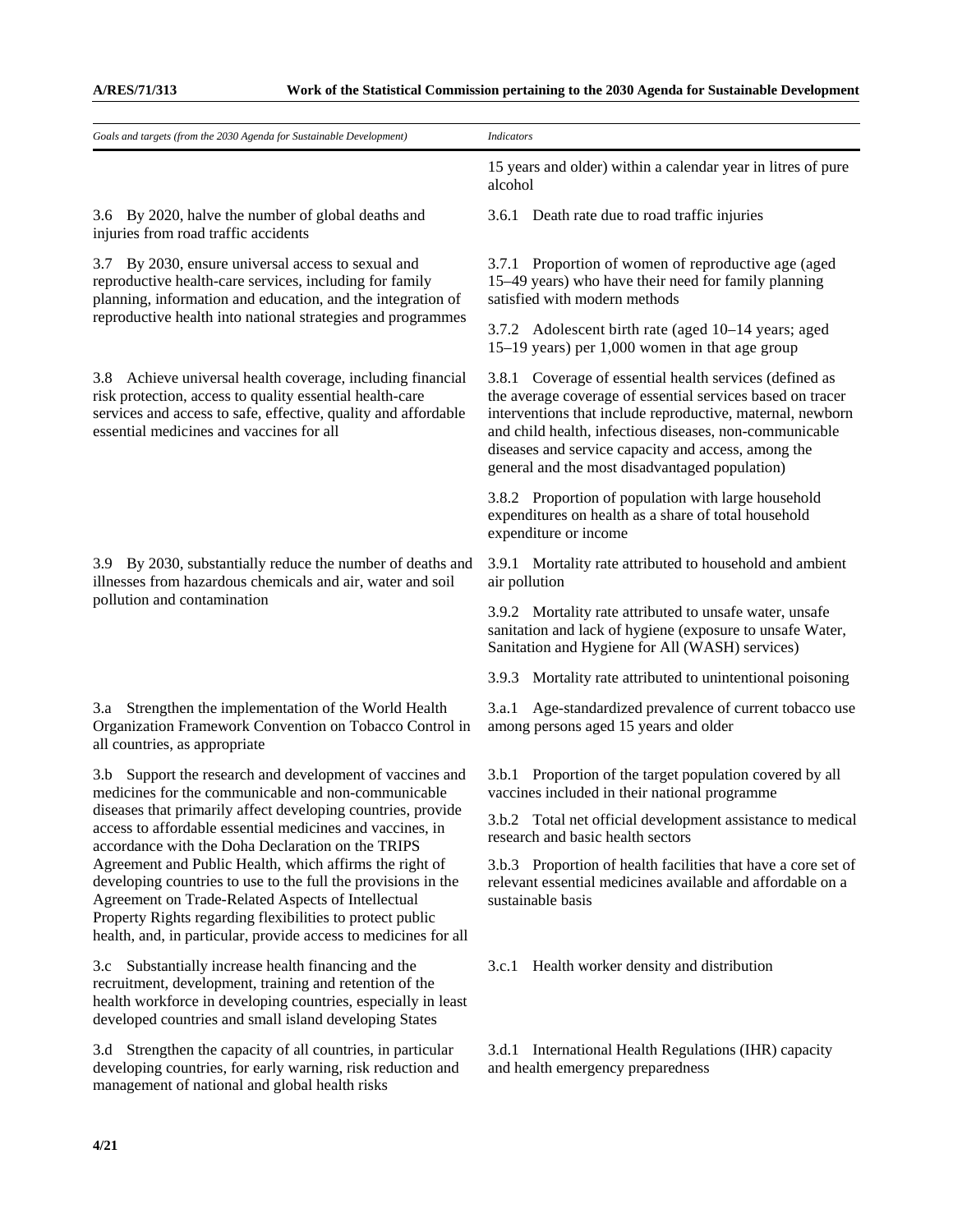*Goals and targets (from the 2030 Agenda for Sustainable Development) Indicators* 

#### **Goal 4. Ensure inclusive and equitable quality education and promote lifelong learning opportunities for all**

4.1 By 2030, ensure that all girls and boys complete free, equitable and quality primary and secondary education leading to relevant and effective learning outcomes

4.2 By 2030, ensure that all girls and boys have access to quality early childhood development, care and pre-primary education so that they are ready for primary education

4.3 By 2030, ensure equal access for all women and men to affordable and quality technical, vocational and tertiary education, including university

4.4 By 2030, substantially increase the number of youth and adults who have relevant skills, including technical and vocational skills, for employment, decent jobs and entrepreneurship

4.5 By 2030, eliminate gender disparities in education and ensure equal access to all levels of education and vocational training for the vulnerable, including persons with disabilities, indigenous peoples and children in vulnerable situations

4.6 By 2030, ensure that all youth and a substantial proportion of adults, both men and women, achieve literacy and numeracy

4.7 By 2030, ensure that all learners acquire the knowledge and skills needed to promote sustainable development, including, among others, through education for sustainable development and sustainable lifestyles, human rights, gender equality, promotion of a culture of peace and non-violence, global citizenship and appreciation of cultural diversity and of culture's contribution to sustainable development

4.a Build and upgrade education facilities that are child, disability and gender sensitive and provide safe, non-violent, inclusive and effective learning environments for all

4.b By 2020, substantially expand globally the number of scholarships available to developing countries, in particular least developed countries, small island developing States and African countries, for enrolment in higher education, including vocational training and information and communications technology, technical, engineering and

4.1.1 Proportion of children and young people (*a*) in grades 2/3; (*b*) at the end of primary; and (*c*) at the end of lower secondary achieving at least a minimum proficiency level in (i) reading and (ii) mathematics, by sex

4.2.1 Proportion of children under 5 years of age who are developmentally on track in health, learning and psychosocial well-being, by sex

4.2.2 Participation rate in organized learning (one year before the official primary entry age), by sex

4.3.1 Participation rate of youth and adults in formal and non-formal education and training in the previous 12 months, by sex

4.4.1 Proportion of youth and adults with information and communications technology (ICT) skills, by type of skill

4.5.1 Parity indices (female/male, rural/urban, bottom/top wealth quintile and others such as disability status, indigenous peoples and conflict-affected, as data become available) for all education indicators on this list that can be disaggregated

4.6.1 Proportion of population in a given age group achieving at least a fixed level of proficiency in functional (*a*) literacy and (*b*) numeracy skills, by sex

4.7.1 Extent to which (i) global citizenship education and (ii) education for sustainable development, including gender equality and human rights, are mainstreamed at all levels in (*a*) national education policies; (*b*) curricula; (*c*) teacher education; and (*d*) student assessment

4.a.1 Proportion of schools with access to (*a*) electricity; (*b*) the Internet for pedagogical purposes; (*c*) computers for pedagogical purposes; (*d*) adapted infrastructure and materials for students with disabilities; (*e*) basic drinking water; (*f*) single-sex basic sanitation facilities; and (*g*) basic handwashing facilities (as per the WASH indicator definitions)

4.b.1 Volume of official development assistance flows for scholarships by sector and type of study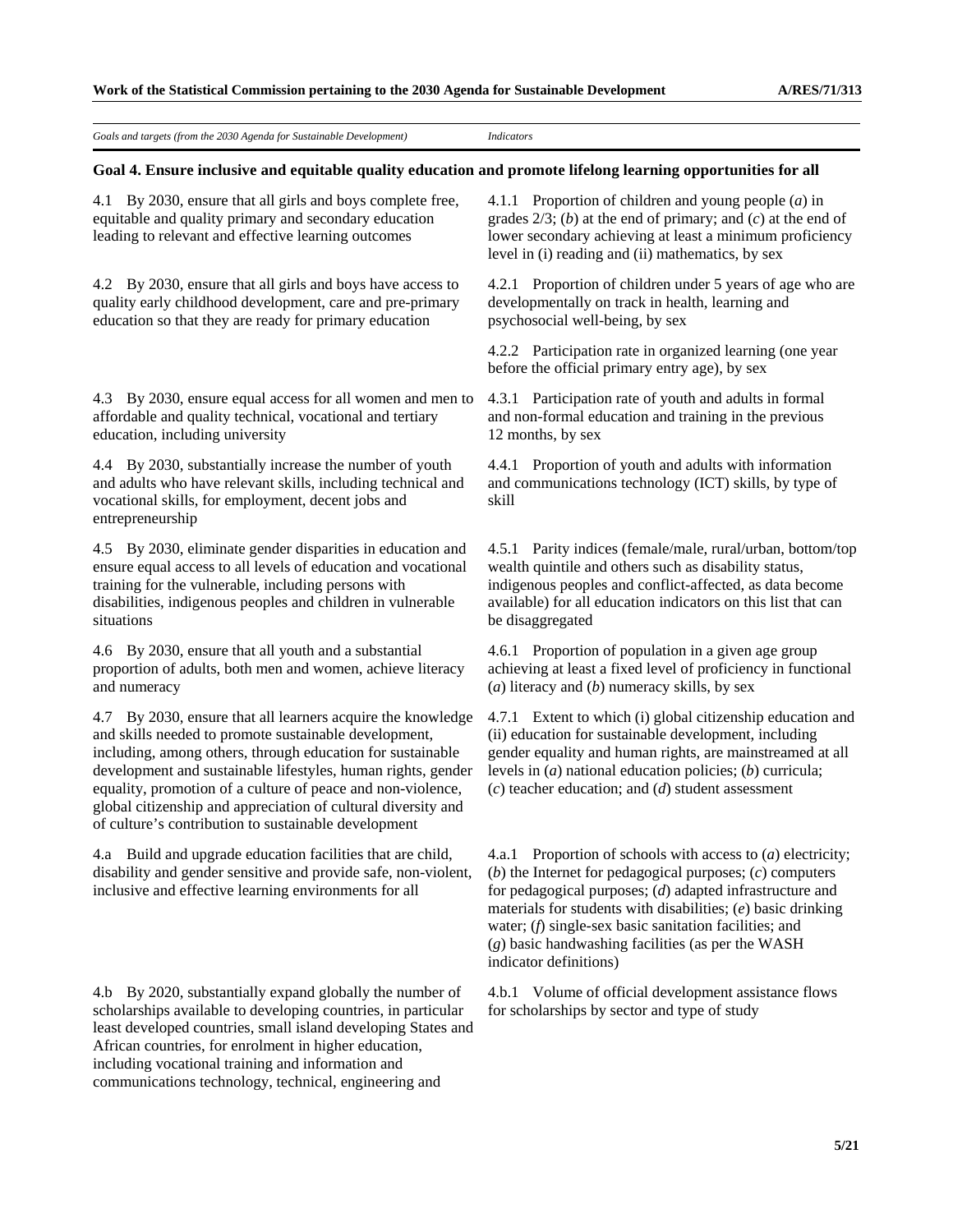**A/RES/71/313 Work of the Statistical Commission pertaining to the 2030 Agenda for Sustainable Development**

| Goals and targets (from the 2030 Agenda for Sustainable Development)                                                                                                                                                                                                                                              | <b>Indicators</b>                                                                                                                                                                                                                                                                                                            |
|-------------------------------------------------------------------------------------------------------------------------------------------------------------------------------------------------------------------------------------------------------------------------------------------------------------------|------------------------------------------------------------------------------------------------------------------------------------------------------------------------------------------------------------------------------------------------------------------------------------------------------------------------------|
| scientific programmes, in developed countries and other<br>developing countries                                                                                                                                                                                                                                   |                                                                                                                                                                                                                                                                                                                              |
| By 2030, substantially increase the supply of qualified<br>4.c<br>teachers, including through international cooperation for<br>teacher training in developing countries, especially least<br>developed countries and small island developing States                                                               | 4.c.1 Proportion of teachers in $(a)$ pre-primary;<br>(b) primary; (c) lower secondary; and (d) upper secondary<br>education who have received at least the minimum<br>organized teacher training (e.g. pedagogical training)<br>pre-service or in-service required for teaching at the<br>relevant level in a given country |
| Goal 5. Achieve gender equality and empower all women and girls                                                                                                                                                                                                                                                   |                                                                                                                                                                                                                                                                                                                              |
| End all forms of discrimination against all women and<br>5.1<br>girls everywhere                                                                                                                                                                                                                                  | 5.1.1 Whether or not legal frameworks are in place<br>to promote, enforce and monitor equality and<br>non-discrimination on the basis of sex                                                                                                                                                                                 |
| Eliminate all forms of violence against all women and<br>5.2<br>girls in the public and private spheres, including trafficking<br>and sexual and other types of exploitation                                                                                                                                      | 5.2.1 Proportion of ever-partnered women and girls aged<br>15 years and older subjected to physical, sexual or<br>psychological violence by a current or former intimate<br>partner in the previous 12 months, by form of violence and<br>by age                                                                             |
|                                                                                                                                                                                                                                                                                                                   | 5.2.2 Proportion of women and girls aged 15 years and<br>older subjected to sexual violence by persons other than<br>an intimate partner in the previous 12 months, by age and<br>place of occurrence                                                                                                                        |
| 5.3 Eliminate all harmful practices, such as child, early and<br>forced marriage and female genital mutilation                                                                                                                                                                                                    | 5.3.1 Proportion of women aged 20–24 years who were<br>married or in a union before age 15 and before age 18                                                                                                                                                                                                                 |
|                                                                                                                                                                                                                                                                                                                   | 5.3.2 Proportion of girls and women aged 15–49 years<br>who have undergone female genital mutilation/cutting,<br>by age                                                                                                                                                                                                      |
| 5.4 Recognize and value unpaid care and domestic work<br>through the provision of public services, infrastructure and<br>social protection policies and the promotion of shared<br>responsibility within the household and the family as<br>nationally appropriate                                                | 5.4.1 Proportion of time spent on unpaid domestic and<br>care work, by sex, age and location                                                                                                                                                                                                                                 |
| 5.5 Ensure women's full and effective participation and<br>equal opportunities for leadership at all levels of decision-<br>making in political, economic and public life                                                                                                                                         | 5.5.1 Proportion of seats held by women in $(a)$ national<br>parliaments and $(b)$ local governments                                                                                                                                                                                                                         |
|                                                                                                                                                                                                                                                                                                                   | 5.5.2 Proportion of women in managerial positions                                                                                                                                                                                                                                                                            |
| 5.6 Ensure universal access to sexual and reproductive<br>health and reproductive rights as agreed in accordance with<br>the Programme of Action of the International Conference on<br>Population and Development and the Beijing Platform for<br>Action and the outcome documents of their review<br>conferences | 5.6.1 Proportion of women aged 15–49 years who make<br>their own informed decisions regarding sexual relations,<br>contraceptive use and reproductive health care                                                                                                                                                            |
|                                                                                                                                                                                                                                                                                                                   | 5.6.2 Number of countries with laws and regulations that<br>guarantee full and equal access to women and men aged<br>15 years and older to sexual and reproductive health care,<br>information and education                                                                                                                 |
| 5.a Undertake reforms to give women equal rights to<br>economic resources, as well as access to ownership and                                                                                                                                                                                                     | 5.a.1 (a) Proportion of total agricultural population with<br>ownership or secure rights over agricultural land, by sex;                                                                                                                                                                                                     |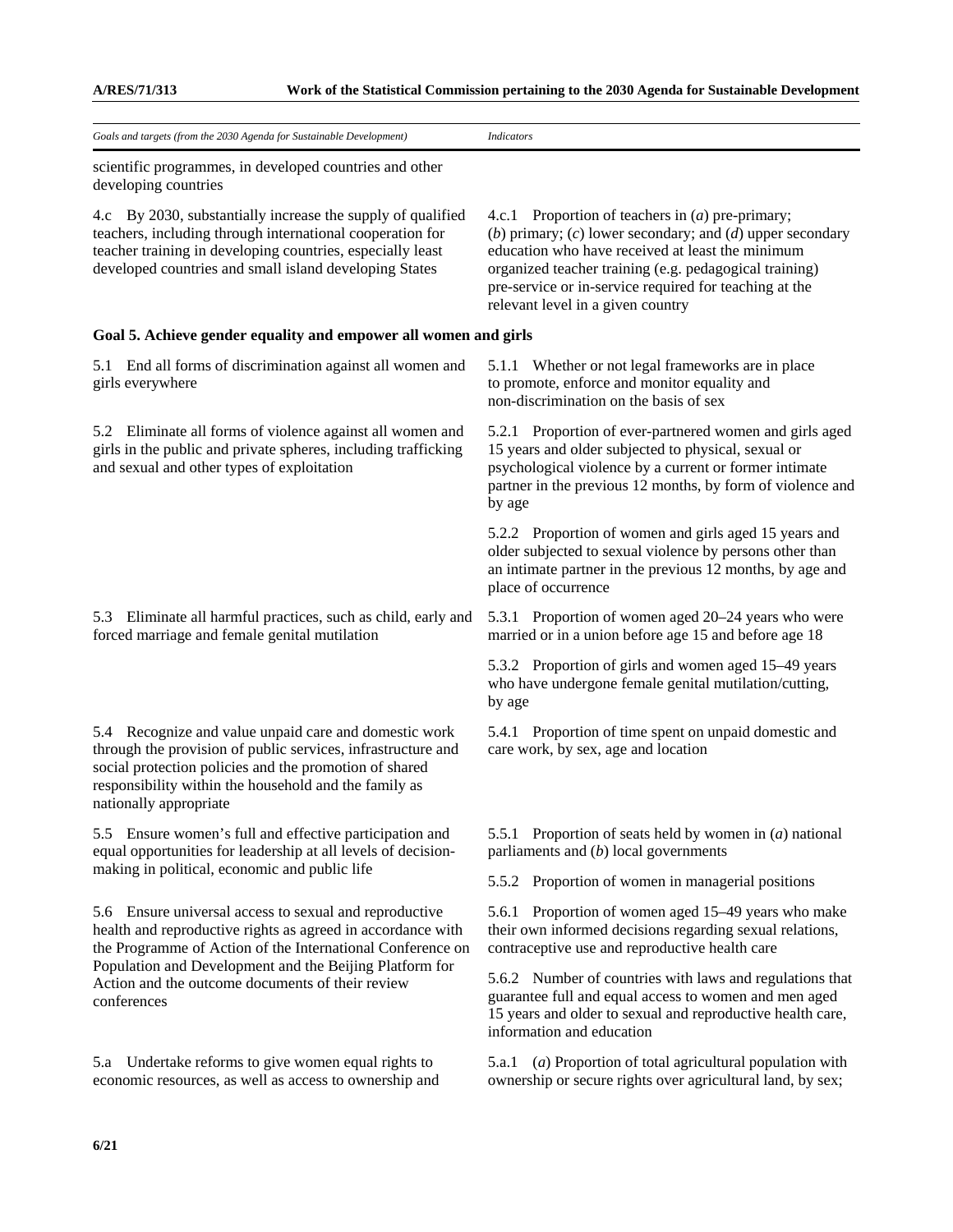| Goals and targets (from the 2030 Agenda for Sustainable Development)                                                                                                                                                                                                                           | <b>Indicators</b>                                                                                                                                                                          |
|------------------------------------------------------------------------------------------------------------------------------------------------------------------------------------------------------------------------------------------------------------------------------------------------|--------------------------------------------------------------------------------------------------------------------------------------------------------------------------------------------|
| control over land and other forms of property, financial<br>services, inheritance and natural resources, in accordance                                                                                                                                                                         | and $(b)$ share of women among owners or rights-bearers of<br>agricultural land, by type of tenure                                                                                         |
| with national laws                                                                                                                                                                                                                                                                             | 5.a.2 Proportion of countries where the legal framework<br>(including customary law) guarantees women's equal<br>rights to land ownership and/or control                                   |
| 5.b Enhance the use of enabling technology, in particular<br>information and communications technology, to promote the<br>empowerment of women                                                                                                                                                 | 5.b.1 Proportion of individuals who own a mobile<br>telephone, by sex                                                                                                                      |
| 5.c Adopt and strengthen sound policies and enforceable<br>legislation for the promotion of gender equality and the<br>empowerment of all women and girls at all levels                                                                                                                        | 5.c.1 Proportion of countries with systems to track and<br>make public allocations for gender equality and women's<br>empowerment                                                          |
| Goal 6. Ensure availability and sustainable management of water and sanitation for all                                                                                                                                                                                                         |                                                                                                                                                                                            |
| By 2030, achieve universal and equitable access to safe<br>6.1<br>and affordable drinking water for all                                                                                                                                                                                        | 6.1.1 Proportion of population using safely managed<br>drinking water services                                                                                                             |
| 6.2 By 2030, achieve access to adequate and equitable<br>sanitation and hygiene for all and end open defecation,<br>paying special attention to the needs of women and girls and<br>those in vulnerable situations                                                                             | 6.2.1 Proportion of population using safely managed<br>sanitation services, including a hand-washing facility with<br>soap and water                                                       |
| 6.3 By 2030, improve water quality by reducing pollution,                                                                                                                                                                                                                                      | Proportion of wastewater safely treated<br>6.3.1                                                                                                                                           |
| eliminating dumping and minimizing release of hazardous<br>chemicals and materials, halving the proportion of untreated<br>wastewater and substantially increasing recycling and safe<br>reuse globally                                                                                        | 6.3.2 Proportion of bodies of water with good ambient<br>water quality                                                                                                                     |
| 6.4 By 2030, substantially increase water-use efficiency                                                                                                                                                                                                                                       | Change in water-use efficiency over time<br>6.4.1                                                                                                                                          |
| across all sectors and ensure sustainable withdrawals and<br>supply of freshwater to address water scarcity and<br>substantially reduce the number of people suffering from<br>water scarcity                                                                                                  | 6.4.2 Level of water stress: freshwater withdrawal as a<br>proportion of available freshwater resources                                                                                    |
| 6.5 By 2030, implement integrated water resources<br>management at all levels, including through transboundary<br>cooperation as appropriate                                                                                                                                                   | 6.5.1 Degree of integrated water resources management<br>implementation $(0-100)$                                                                                                          |
|                                                                                                                                                                                                                                                                                                | 6.5.2 Proportion of transboundary basin area with an<br>operational arrangement for water cooperation                                                                                      |
| 6.6 By 2020, protect and restore water-related ecosystems,<br>including mountains, forests, wetlands, rivers, aquifers and<br>lakes                                                                                                                                                            | 6.6.1 Change in the extent of water-related ecosystems<br>over time                                                                                                                        |
| 6.a By 2030, expand international cooperation and<br>capacity-building support to developing countries in water-<br>and sanitation-related activities and programmes, including<br>water harvesting, desalination, water efficiency, wastewater<br>treatment, recycling and reuse technologies | Amount of water- and sanitation-related official<br>6.a.1<br>development assistance that is part of a government-<br>coordinated spending plan                                             |
| 6.b Support and strengthen the participation of local<br>communities in improving water and sanitation management                                                                                                                                                                              | 6.b.1 Proportion of local administrative units with<br>established and operational policies and procedures for<br>participation of local communities in water and sanitation<br>management |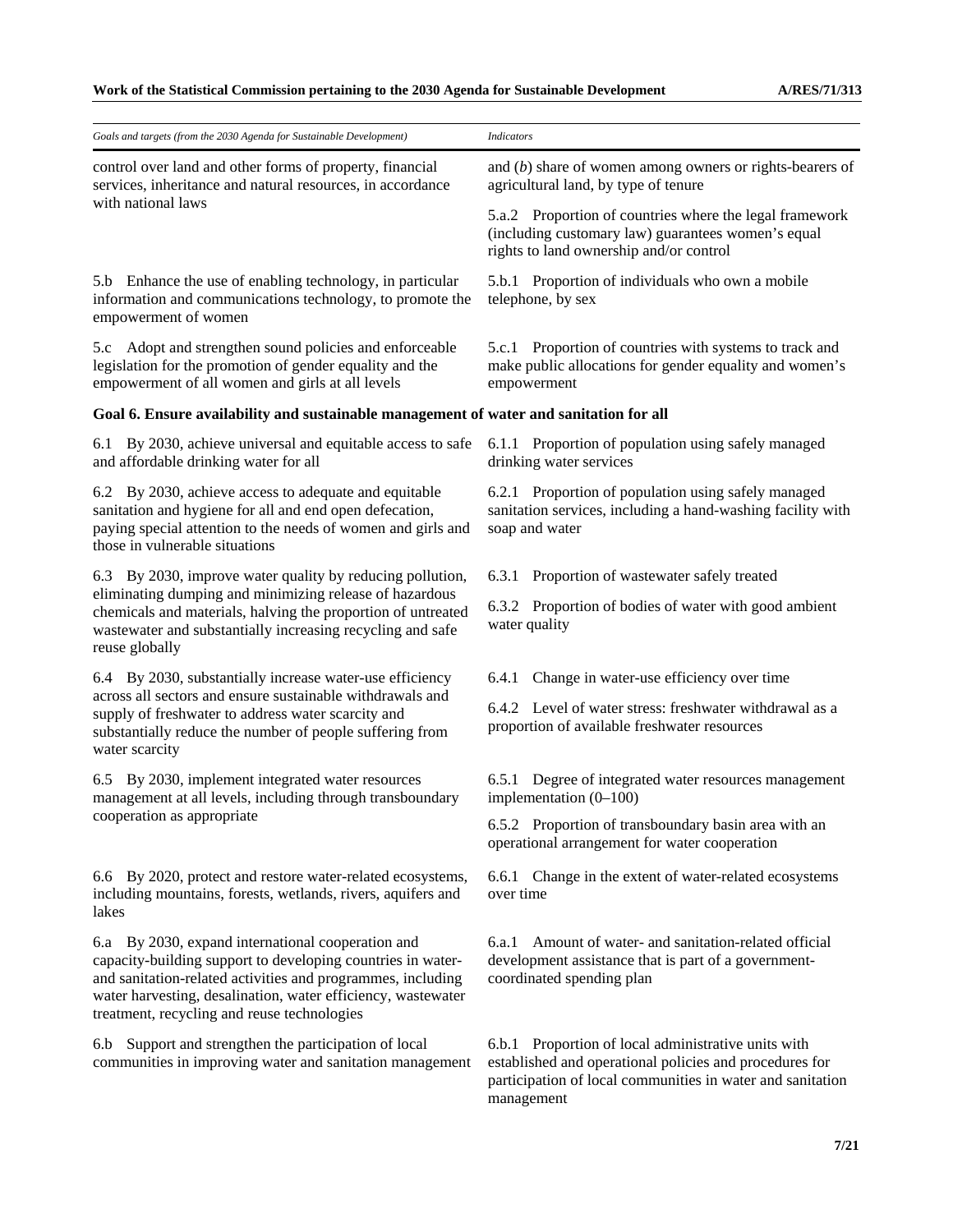| Goals and targets (from the 2030 Agenda for Sustainable Development)                                                                                                                                                                                                                                                                  | <b>Indicators</b>                                                                                                                                                                                              |
|---------------------------------------------------------------------------------------------------------------------------------------------------------------------------------------------------------------------------------------------------------------------------------------------------------------------------------------|----------------------------------------------------------------------------------------------------------------------------------------------------------------------------------------------------------------|
| Goal 7. Ensure access to affordable, reliable, sustainable and modern energy for all                                                                                                                                                                                                                                                  |                                                                                                                                                                                                                |
| By 2030, ensure universal access to affordable, reliable<br>7.1<br>and modern energy services                                                                                                                                                                                                                                         | 7.1.1 Proportion of population with access to electricity                                                                                                                                                      |
|                                                                                                                                                                                                                                                                                                                                       | 7.1.2 Proportion of population with primary reliance on<br>clean fuels and technology                                                                                                                          |
| By 2030, increase substantially the share of renewable<br>7.2<br>energy in the global energy mix                                                                                                                                                                                                                                      | 7.2.1 Renewable energy share in the total final energy<br>consumption                                                                                                                                          |
| By 2030, double the global rate of improvement in<br>7.3<br>energy efficiency                                                                                                                                                                                                                                                         | 7.3.1 Energy intensity measured in terms of primary<br>energy and GDP                                                                                                                                          |
| 7.a By 2030, enhance international cooperation to facilitate<br>access to clean energy research and technology, including<br>renewable energy, energy efficiency and advanced and<br>cleaner fossil-fuel technology, and promote investment in<br>energy infrastructure and clean energy technology                                   | 7.a.1 International financial flows to developing<br>countries in support of clean energy research and<br>development and renewable energy production, including<br>in hybrid systems                          |
| 7.b By 2030, expand infrastructure and upgrade technology<br>for supplying modern and sustainable energy services for all<br>in developing countries, in particular least developed<br>countries, small island developing States and landlocked<br>developing countries, in accordance with their respective<br>programmes of support | 7.b.1 Investments in energy efficiency as a proportion of<br>GDP and the amount of foreign direct investment in<br>financial transfer for infrastructure and technology to<br>sustainable development services |
| Goal 8. Promote sustained, inclusive and sustainable economic growth, full and productive employment and decent<br>work for all<br>$\sim$ $\sim$ $\sim$                                                                                                                                                                               | $\mathbf{a}$ and $\mathbf{a}$<br>$\sim$                                                                                                                                                                        |

8.1 Sustain per capita economic growth in accordance with 8.1.1 Annual growth rate of real GDP per capita national circumstances and, in particular, at least 7 per cent gross domestic product growth per annum in the least developed countries

8.2 Achieve higher levels of economic productivity through diversification, technological upgrading and innovation, including through a focus on high-value added and labour-intensive sectors

8.3 Promote development-oriented policies that support productive activities, decent job creation, entrepreneurship, creativity and innovation, and encourage the formalization and growth of micro-, small- and medium-sized enterprises, including through access to financial services

8.4 Improve progressively, through 2030, global resource efficiency in consumption and production and endeavour to decouple economic growth from environmental degradation, in accordance with the 10-Year Framework of Programmes on Sustainable Consumption and Production, with developed countries taking the lead

8.5 By 2030, achieve full and productive employment and decent work for all women and men, including for young

8.2.1 Annual growth rate of real GDP per employed person

8.3.1 Proportion of informal employment in non-agriculture employment, by sex

8.4.1 Material footprint, material footprint per capita, and material footprint per GDP

8.4.2 Domestic material consumption, domestic material consumption per capita, and domestic material consumption per GDP

8.5.1 Average hourly earnings of female and male employees, by occupation, age and persons with disabilities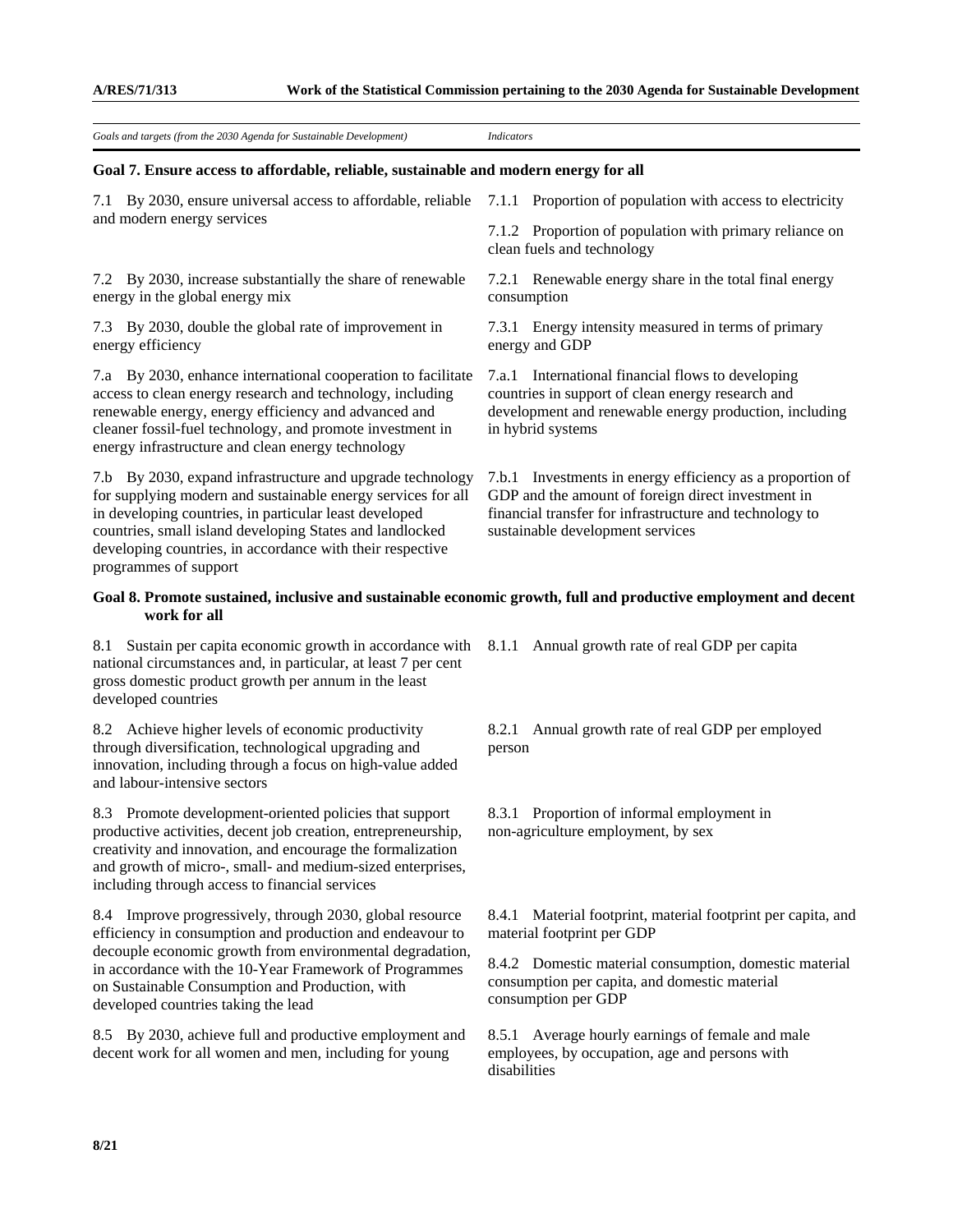| Goals and targets (from the 2030 Agenda for Sustainable Development)                                                                                                                                                                                                                                        | <b>Indicators</b>                                                                                                                                                                                                                      |
|-------------------------------------------------------------------------------------------------------------------------------------------------------------------------------------------------------------------------------------------------------------------------------------------------------------|----------------------------------------------------------------------------------------------------------------------------------------------------------------------------------------------------------------------------------------|
| people and persons with disabilities, and equal pay for work<br>of equal value                                                                                                                                                                                                                              | 8.5.2 Unemployment rate, by sex, age and persons with<br>disabilities                                                                                                                                                                  |
| 8.6 By 2020, substantially reduce the proportion of youth<br>not in employment, education or training                                                                                                                                                                                                       | Proportion of youth (aged 15–24 years) not in<br>8.6.1<br>education, employment or training                                                                                                                                            |
| Take immediate and effective measures to eradicate<br>8.7<br>forced labour, end modern slavery and human trafficking<br>and secure the prohibition and elimination of the worst<br>forms of child labour, including recruitment and use of child<br>soldiers, and by 2025 end child labour in all its forms | 8.7.1 Proportion and number of children aged 5–17 years<br>engaged in child labour, by sex and age                                                                                                                                     |
| 8.8 Protect labour rights and promote safe and secure<br>working environments for all workers, including migrant                                                                                                                                                                                            | 8.8.1 Frequency rates of fatal and non-fatal occupational<br>injuries, by sex and migrant status                                                                                                                                       |
| workers, in particular women migrants, and those in<br>precarious employment                                                                                                                                                                                                                                | 8.8.2 Level of national compliance with labour rights<br>(freedom of association and collective bargaining) based<br>on International Labour Organization (ILO) textual<br>sources and national legislation, by sex and migrant status |
| 8.9 By 2030, devise and implement policies to promote<br>sustainable tourism that creates jobs and promotes local                                                                                                                                                                                           | 8.9.1 Tourism direct GDP as a proportion of total GDP<br>and in growth rate                                                                                                                                                            |
| culture and products                                                                                                                                                                                                                                                                                        | 8.9.2 Proportion of jobs in sustainable tourism industries<br>out of total tourism jobs                                                                                                                                                |
| 8.10 Strengthen the capacity of domestic financial<br>institutions to encourage and expand access to banking,<br>insurance and financial services for all                                                                                                                                                   | 8.10.1 (a) Number of commercial bank branches per<br>100,000 adults and $(b)$ number of automated teller<br>machines (ATMs) per 100,000 adults                                                                                         |
|                                                                                                                                                                                                                                                                                                             | 8.10.2 Proportion of adults (15 years and older) with an<br>account at a bank or other financial institution or with a<br>mobile-money-service provider                                                                                |
| 8.a Increase Aid for Trade support for developing<br>countries, in particular least developed countries, including<br>through the Enhanced Integrated Framework for Trade-<br>related Technical Assistance to Least Developed Countries                                                                     | Aid for Trade commitments and disbursements<br>8.a.1                                                                                                                                                                                   |
| 8.b By 2020, develop and operationalize a global strategy<br>for youth employment and implement the Global Jobs Pact<br>of the International Labour Organization                                                                                                                                            | 8.b.1 Existence of a developed and operationalized<br>national strategy for youth employment, as a distinct<br>strategy or as part of a national employment strategy                                                                   |
| Goal 9. Build resilient infrastructure, promote inclusive and sustainable industrialization and foster innovation                                                                                                                                                                                           |                                                                                                                                                                                                                                        |
| 9.1 Develop quality, reliable, sustainable and resilient<br>infrastructure, including regional and transborder<br>infrastructure, to support economic development and human<br>well-being, with a focus on affordable and equitable access<br>for all                                                       | 9.1.1 Proportion of the rural population who live within<br>2 km of an all-season road                                                                                                                                                 |
|                                                                                                                                                                                                                                                                                                             | 9.1.2 Passenger and freight volumes, by mode of<br>transport                                                                                                                                                                           |
| Promote inclusive and sustainable industrialization<br>9.2<br>and, by 2030, significantly raise industry's share of<br>employment and gross domestic product, in line with<br>national circumstances, and double its share in least<br>developed countries                                                  | 9.2.1 Manufacturing value added as a proportion of GDP<br>and per capita                                                                                                                                                               |
|                                                                                                                                                                                                                                                                                                             | 9.2.2 Manufacturing employment as a proportion of total<br>employment                                                                                                                                                                  |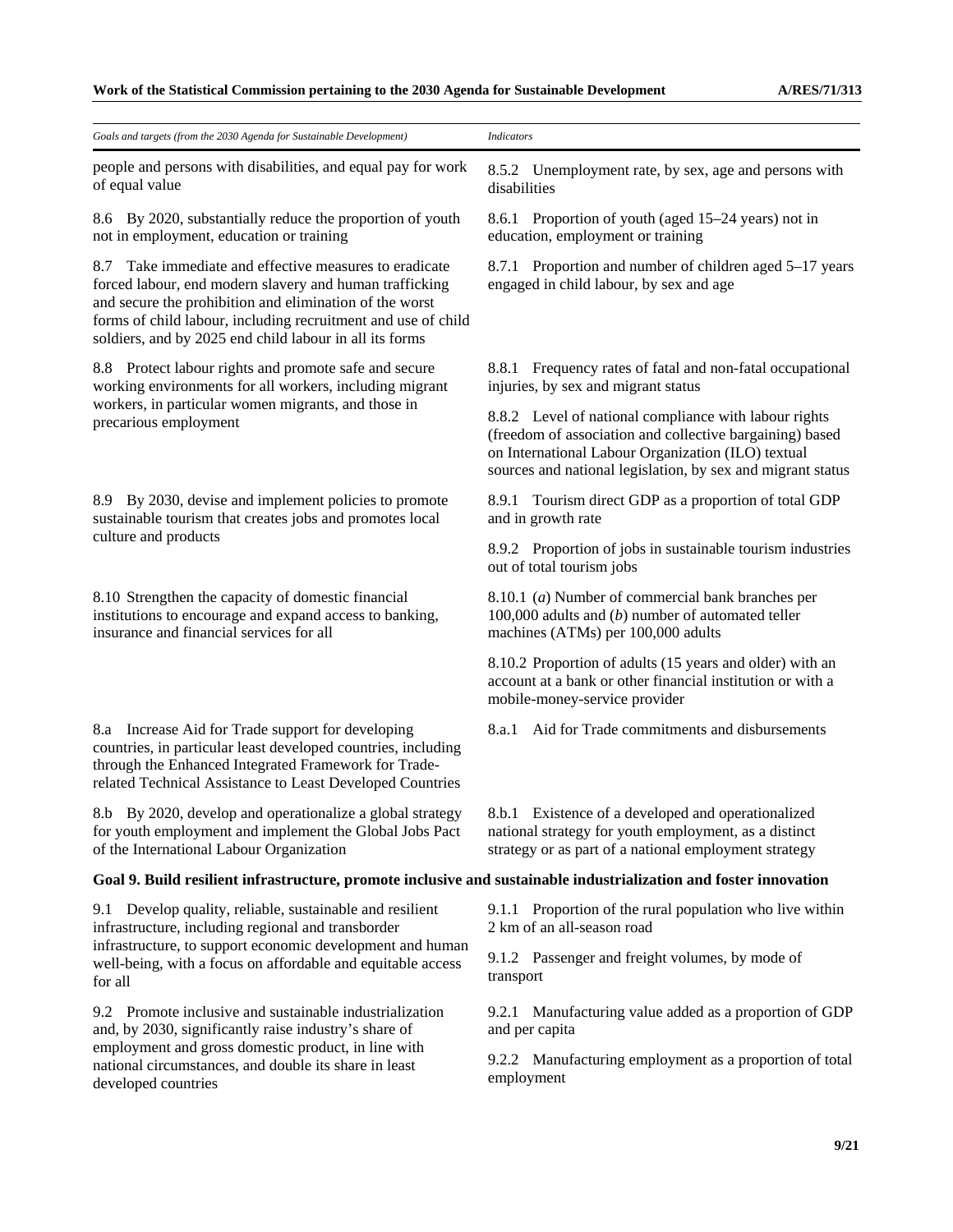| Goals and targets (from the 2030 Agenda for Sustainable Development)                                                                                                                                                                                                                                                                                                       | <b>Indicators</b>                                                                                                                                                                                                                   |
|----------------------------------------------------------------------------------------------------------------------------------------------------------------------------------------------------------------------------------------------------------------------------------------------------------------------------------------------------------------------------|-------------------------------------------------------------------------------------------------------------------------------------------------------------------------------------------------------------------------------------|
| 9.3 Increase the access of small-scale industrial and other<br>enterprises, in particular in developing countries, to financial<br>services, including affordable credit, and their integration<br>into value chains and markets                                                                                                                                           | 9.3.1 Proportion of small-scale industries in total industry<br>value added                                                                                                                                                         |
|                                                                                                                                                                                                                                                                                                                                                                            | 9.3.2 Proportion of small-scale industries with a loan or<br>line of credit                                                                                                                                                         |
| 9.4 By 2030, upgrade infrastructure and retrofit industries<br>to make them sustainable, with increased resource-use<br>efficiency and greater adoption of clean and environmentally<br>sound technologies and industrial processes, with all<br>countries taking action in accordance with their respective<br>capabilities                                               | 9.4.1 $CO2$ emission per unit of value added                                                                                                                                                                                        |
| Enhance scientific research, upgrade the technological<br>9.5<br>capabilities of industrial sectors in all countries, in particular<br>developing countries, including, by 2030, encouraging<br>innovation and substantially increasing the number of<br>research and development workers per 1 million people and<br>public and private research and development spending | 9.5.1 Research and development expenditure as a<br>proportion of GDP                                                                                                                                                                |
|                                                                                                                                                                                                                                                                                                                                                                            | 9.5.2 Researchers (in full-time equivalent) per million<br>inhabitants                                                                                                                                                              |
| 9.a Facilitate sustainable and resilient infrastructure<br>development in developing countries through enhanced<br>financial, technological and technical support to African<br>countries, least developed countries, landlocked developing<br>countries and small island developing States                                                                                | 9.a.1 Total official international support (official<br>development assistance plus other official flows) to<br>infrastructure                                                                                                      |
| Support domestic technology development, research<br>9.b<br>and innovation in developing countries, including by<br>ensuring a conducive policy environment for, inter alia,<br>industrial diversification and value addition to commodities                                                                                                                               | 9.b.1 Proportion of medium and high-tech industry value<br>added in total value added                                                                                                                                               |
| Significantly increase access to information and<br>9.c<br>communications technology and strive to provide universal<br>and affordable access to the Internet in least developed<br>countries by 2020                                                                                                                                                                      | 9.c.1 Proportion of population covered by a mobile<br>network, by technology                                                                                                                                                        |
| Goal 10. Reduce inequality within and among countries                                                                                                                                                                                                                                                                                                                      |                                                                                                                                                                                                                                     |
| 10.1 By 2030, progressively achieve and sustain income<br>growth of the bottom 40 per cent of the population at a rate<br>higher than the national average                                                                                                                                                                                                                 | 10.1.1 Growth rates of household expenditure or income<br>per capita among the bottom 40 per cent of the population<br>and the total population                                                                                     |
| 10.2 By 2030, empower and promote the social, economic<br>and political inclusion of all, irrespective of age, sex,<br>disability, race, ethnicity, origin, religion or economic or<br>other status                                                                                                                                                                        | 10.2.1 Proportion of people living below 50 per cent of<br>median income, by sex, age and persons with disabilities                                                                                                                 |
| 10.3 Ensure equal opportunity and reduce inequalities of<br>outcome, including by eliminating discriminatory laws,<br>policies and practices and promoting appropriate legislation,<br>policies and action in this regard                                                                                                                                                  | 10.3.1 Proportion of population reporting having<br>personally felt discriminated against or harassed in the<br>previous 12 months on the basis of a ground of<br>discrimination prohibited under international human<br>rights law |
| 10.4 Adopt policies, especially fiscal, wage and social<br>protection policies, and progressively achieve greater<br>equality                                                                                                                                                                                                                                              | 10.4.1 Labour share of GDP, comprising wages and social<br>protection transfers                                                                                                                                                     |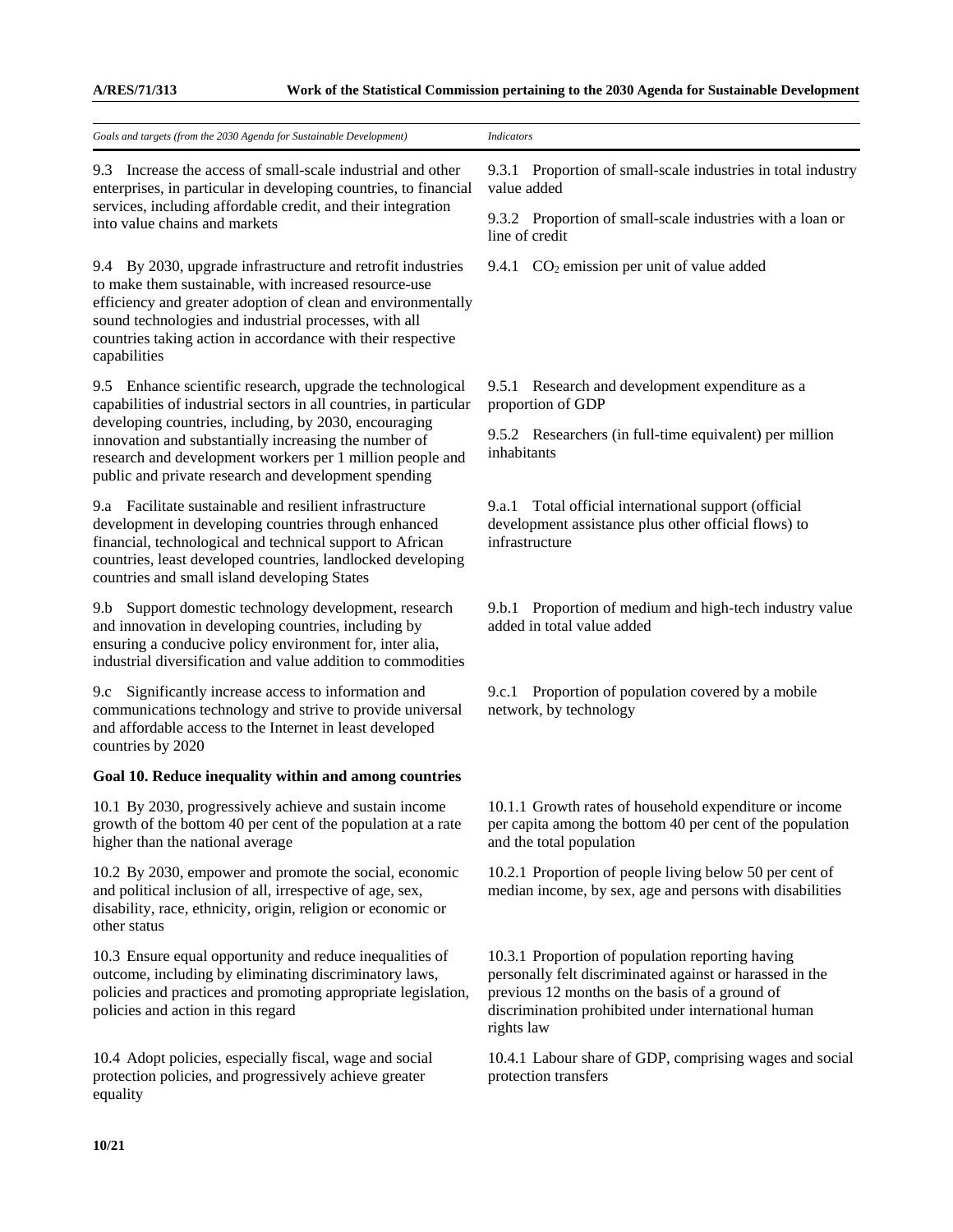| Goals and targets (from the 2030 Agenda for Sustainable Development)                                                                                                                                                                                                                                                                                 | <b>Indicators</b>                                                                                                                                                                                                                                                                                                                                       |
|------------------------------------------------------------------------------------------------------------------------------------------------------------------------------------------------------------------------------------------------------------------------------------------------------------------------------------------------------|---------------------------------------------------------------------------------------------------------------------------------------------------------------------------------------------------------------------------------------------------------------------------------------------------------------------------------------------------------|
| 10.5 Improve the regulation and monitoring of global<br>financial markets and institutions and strengthen the<br>implementation of such regulations                                                                                                                                                                                                  | 10.5.1 Financial Soundness Indicators                                                                                                                                                                                                                                                                                                                   |
| 10.6 Ensure enhanced representation and voice for<br>developing countries in decision-making in global<br>international economic and financial institutions in order to<br>deliver more effective, credible, accountable and legitimate<br>institutions                                                                                              | 10.6.1 Proportion of members and voting rights of<br>developing countries in international organizations                                                                                                                                                                                                                                                |
| 10.7 Facilitate orderly, safe, regular and responsible<br>migration and mobility of people, including through the<br>implementation of planned and well-managed migration                                                                                                                                                                            | 10.7.1 Recruitment cost borne by employee as a<br>proportion of yearly income earned in country of<br>destination                                                                                                                                                                                                                                       |
| policies                                                                                                                                                                                                                                                                                                                                             | 10.7.2 Number of countries that have implemented well-<br>managed migration policies                                                                                                                                                                                                                                                                    |
| 10.a Implement the principle of special and differential<br>treatment for developing countries, in particular least<br>developed countries, in accordance with World Trade<br>Organization agreements                                                                                                                                                | 10.a.1 Proportion of tariff lines applied to imports from<br>least developed countries and developing countries with<br>zero-tariff                                                                                                                                                                                                                     |
| 10.b Encourage official development assistance and<br>financial flows, including foreign direct investment,<br>to States where the need is greatest, in particular least<br>developed countries, African countries, small island<br>developing States and landlocked developing countries,<br>in accordance with their national plans and programmes | 10.b.1 Total resource flows for development, by recipient<br>and donor countries and type of flow (e.g. official<br>development assistance, foreign direct investment and<br>other flows)                                                                                                                                                               |
| 10.c By 2030, reduce to less than 3 per cent the transaction<br>costs of migrant remittances and eliminate remittance<br>corridors with costs higher than 5 per cent                                                                                                                                                                                 | 10.c.1 Remittance costs as a proportion of the amount<br>remitted                                                                                                                                                                                                                                                                                       |
| Goal 11. Make cities and human settlements inclusive, safe, resilient and sustainable                                                                                                                                                                                                                                                                |                                                                                                                                                                                                                                                                                                                                                         |
| 11.1 By 2030, ensure access for all to adequate, safe and<br>affordable housing and basic services and upgrade slums                                                                                                                                                                                                                                 | 11.1.1 Proportion of urban population living in slums,<br>informal settlements or inadequate housing                                                                                                                                                                                                                                                    |
| 11.2 By 2030, provide access to safe, affordable, accessible<br>and sustainable transport systems for all, improving road<br>safety, notably by expanding public transport, with special<br>attention to the needs of those in vulnerable situations,<br>women, children, persons with disabilities and older persons                                | 11.2.1 Proportion of population that has convenient access<br>to public transport, by sex, age and persons with<br>disabilities                                                                                                                                                                                                                         |
| 11.3 By 2030, enhance inclusive and sustainable<br>urbanization and capacity for participatory, integrated and<br>sustainable human settlement planning and management in<br>all countries                                                                                                                                                           | 11.3.1 Ratio of land consumption rate to population<br>growth rate                                                                                                                                                                                                                                                                                      |
|                                                                                                                                                                                                                                                                                                                                                      | 11.3.2 Proportion of cities with a direct participation<br>structure of civil society in urban planning and<br>management that operate regularly and democratically                                                                                                                                                                                     |
| 11.4 Strengthen efforts to protect and safeguard the world's<br>cultural and natural heritage                                                                                                                                                                                                                                                        | 11.4.1 Total expenditure (public and private) per capita<br>spent on the preservation, protection and conservation<br>of all cultural and natural heritage, by type of heritage<br>(cultural, natural, mixed and World Heritage Centre<br>designation), level of government (national, regional<br>and local/municipal), type of expenditure (operating |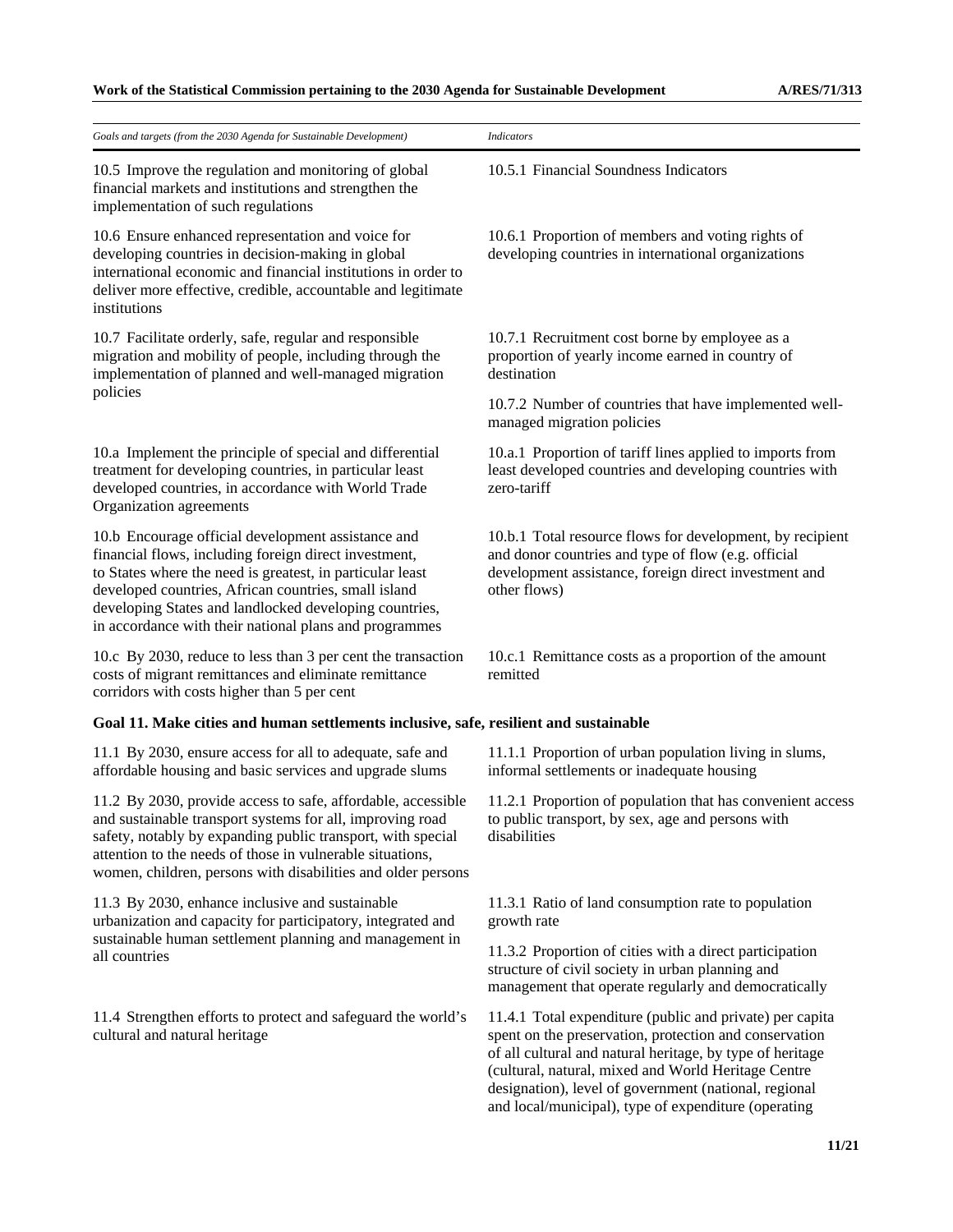| Goals and targets (from the 2030 Agenda for Sustainable Development)                                                                                                                                                                                                                                                                                                                                                        | <b>Indicators</b>                                                                                                                                                                                                             |
|-----------------------------------------------------------------------------------------------------------------------------------------------------------------------------------------------------------------------------------------------------------------------------------------------------------------------------------------------------------------------------------------------------------------------------|-------------------------------------------------------------------------------------------------------------------------------------------------------------------------------------------------------------------------------|
|                                                                                                                                                                                                                                                                                                                                                                                                                             | expenditure/investment) and type of private funding<br>(donations in kind, private non-profit sector and<br>sponsorship)                                                                                                      |
| 11.5 By 2030, significantly reduce the number of deaths and<br>the number of people affected and substantially decrease the<br>direct economic losses relative to global gross domestic<br>product caused by disasters, including water-related<br>disasters, with a focus on protecting the poor and people in<br>vulnerable situations                                                                                    | 11.5.1 Number of deaths, missing persons and directly<br>affected persons attributed to disasters per 100,000<br>population                                                                                                   |
|                                                                                                                                                                                                                                                                                                                                                                                                                             | 11.5.2 Direct economic loss in relation to global GDP,<br>damage to critical infrastructure and number of disruptions<br>to basic services, attributed to disasters                                                           |
| 11.6 By 2030, reduce the adverse per capita environmental<br>impact of cities, including by paying special attention to air<br>quality and municipal and other waste management                                                                                                                                                                                                                                             | 11.6.1 Proportion of urban solid waste regularly collected<br>and with adequate final discharge out of total urban solid<br>waste generated, by cities                                                                        |
|                                                                                                                                                                                                                                                                                                                                                                                                                             | 11.6.2 Annual mean levels of fine particulate matter<br>(e.g. PM2.5 and PM10) in cities (population weighted)                                                                                                                 |
| 11.7 By 2030, provide universal access to safe, inclusive<br>and accessible, green and public spaces, in particular for<br>women and children, older persons and persons with                                                                                                                                                                                                                                               | 11.7.1 Average share of the built-up area of cities that is<br>open space for public use for all, by sex, age and persons<br>with disabilities                                                                                |
| disabilities                                                                                                                                                                                                                                                                                                                                                                                                                | 11.7.2 Proportion of persons victim of physical or sexual<br>harassment, by sex, age, disability status and place of<br>occurrence, in the previous 12 months                                                                 |
| 11.a Support positive economic, social and environmental<br>links between urban, peri-urban and rural areas by<br>strengthening national and regional development planning                                                                                                                                                                                                                                                  | 11.a.1 Proportion of population living in cities that<br>implement urban and regional development plans<br>integrating population projections and resource needs, by<br>size of city                                          |
| 11.b By 2020, substantially increase the number of cities<br>and human settlements adopting and implementing<br>integrated policies and plans towards inclusion, resource<br>efficiency, mitigation and adaptation to climate change,<br>resilience to disasters, and develop and implement, in line<br>with the Sendai Framework for Disaster Risk Reduction<br>2015–2030, holistic disaster risk management at all levels | 11.b.1 Number of countries that adopt and implement<br>national disaster risk reduction strategies in line with the<br>Sendai Framework for Disaster Risk Reduction 2015-2030                                                 |
|                                                                                                                                                                                                                                                                                                                                                                                                                             | 11.b.2 Proportion of local governments that adopt and<br>implement local disaster risk reduction strategies in line<br>with national disaster risk reduction strategies                                                       |
| 11.c Support least developed countries, including through<br>financial and technical assistance, in building sustainable<br>and resilient buildings utilizing local materials                                                                                                                                                                                                                                               | 11.c.1 Proportion of financial support to the least<br>developed countries that is allocated to the construction<br>and retrofitting of sustainable, resilient and resource-<br>efficient buildings utilizing local materials |
| Goal 12. Ensure sustainable consumption and production patterns                                                                                                                                                                                                                                                                                                                                                             |                                                                                                                                                                                                                               |
| 12.1 Implement the 10-Year Framework of Programmes on<br>Sustainable Consumption and Production Patterns, all<br>countries taking action, with developed countries taking the<br>lead, taking into account the development and capabilities of<br>developing countries                                                                                                                                                      | 12.1.1 Number of countries with sustainable consumption<br>and production (SCP) national action plans or SCP<br>mainstreamed as a priority or a target into national policies                                                 |
| 12.2 By 2030, achieve the sustainable management and<br>efficient use of natural resources                                                                                                                                                                                                                                                                                                                                  | 12.2.1 Material footprint, material footprint per capita, and<br>material footprint per GDP                                                                                                                                   |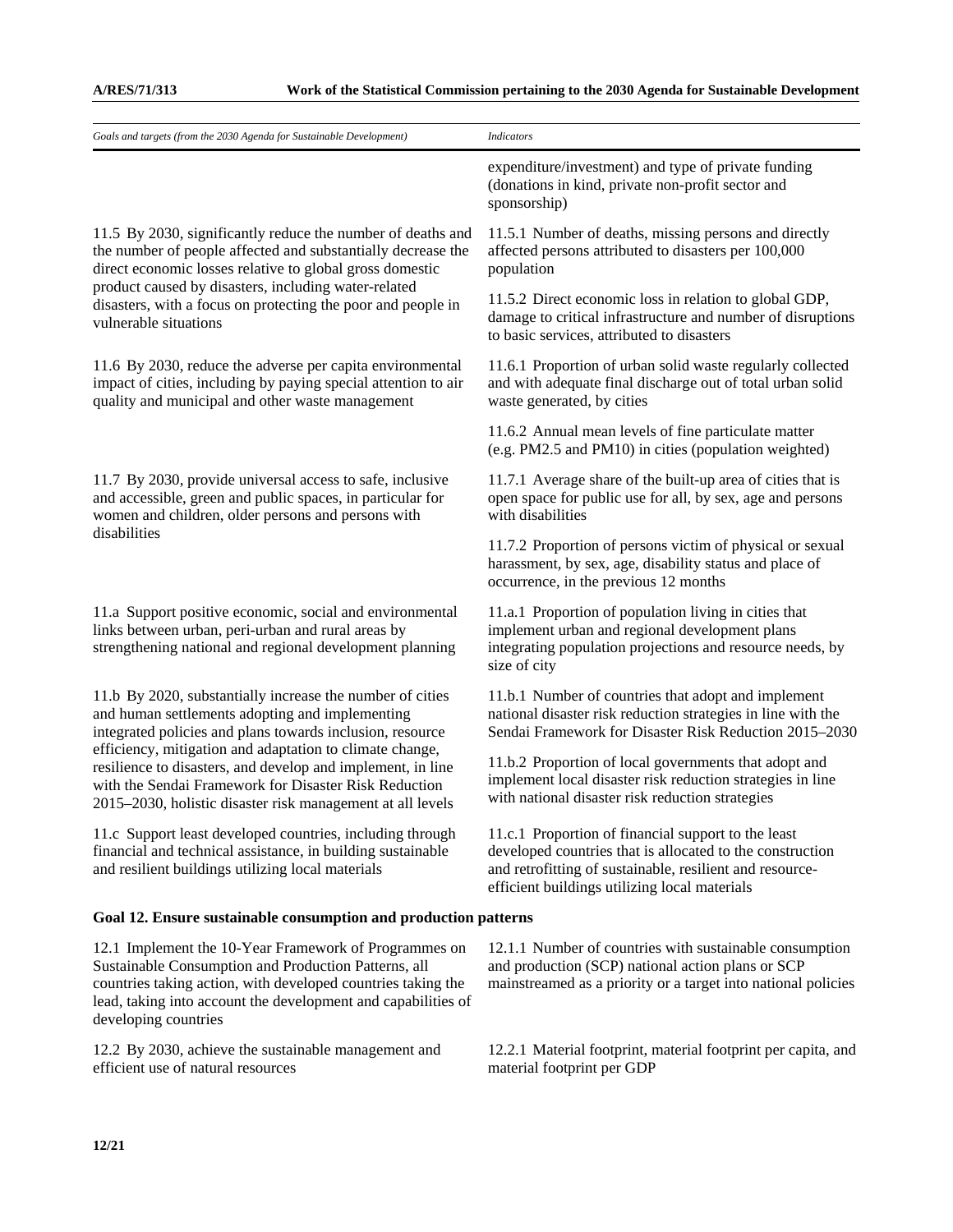| Goals and targets (from the 2030 Agenda for Sustainable Development)                                                                                                                                                                                                                                                                                                                                                                                                                                                                                     | <b>Indicators</b>                                                                                                                                                                                                                                                               |
|----------------------------------------------------------------------------------------------------------------------------------------------------------------------------------------------------------------------------------------------------------------------------------------------------------------------------------------------------------------------------------------------------------------------------------------------------------------------------------------------------------------------------------------------------------|---------------------------------------------------------------------------------------------------------------------------------------------------------------------------------------------------------------------------------------------------------------------------------|
|                                                                                                                                                                                                                                                                                                                                                                                                                                                                                                                                                          | 12.2.2 Domestic material consumption, domestic material<br>consumption per capita, and domestic material<br>consumption per GDP                                                                                                                                                 |
| 12.3 By 2030, halve per capita global food waste at the<br>retail and consumer levels and reduce food losses along<br>production and supply chains, including post-harvest losses                                                                                                                                                                                                                                                                                                                                                                        | 12.3.1 Global food loss index                                                                                                                                                                                                                                                   |
| 12.4 By 2020, achieve the environmentally sound<br>management of chemicals and all wastes throughout their<br>life cycle, in accordance with agreed international<br>frameworks, and significantly reduce their release to air,<br>water and soil in order to minimize their adverse impacts on                                                                                                                                                                                                                                                          | 12.4.1 Number of parties to international multilateral<br>environmental agreements on hazardous waste, and other<br>chemicals that meet their commitments and obligations in<br>transmitting information as required by each relevant<br>agreement                              |
| human health and the environment                                                                                                                                                                                                                                                                                                                                                                                                                                                                                                                         | 12.4.2 Hazardous waste generated per capita and<br>proportion of hazardous waste treated, by type of treatment                                                                                                                                                                  |
| 12.5 By 2030, substantially reduce waste generation through<br>prevention, reduction, recycling and reuse                                                                                                                                                                                                                                                                                                                                                                                                                                                | 12.5.1 National recycling rate, tons of material recycled                                                                                                                                                                                                                       |
| 12.6 Encourage companies, especially large and<br>transnational companies, to adopt sustainable practices and<br>to integrate sustainability information into their reporting<br>cycle                                                                                                                                                                                                                                                                                                                                                                   | 12.6.1 Number of companies publishing sustainability<br>reports                                                                                                                                                                                                                 |
| 12.7 Promote public procurement practices that are<br>sustainable, in accordance with national policies and<br>priorities                                                                                                                                                                                                                                                                                                                                                                                                                                | 12.7.1 Number of countries implementing sustainable<br>public procurement policies and action plans                                                                                                                                                                             |
| 12.8 By 2030, ensure that people everywhere have the<br>relevant information and awareness for sustainable<br>development and lifestyles in harmony with nature                                                                                                                                                                                                                                                                                                                                                                                          | 12.8.1 Extent to which (i) global citizenship education and<br>(ii) education for sustainable development (including<br>climate change education) are mainstreamed in<br>(a) national education policies; (b) curricula; (c) teacher<br>education; and $(d)$ student assessment |
| 12.a Support developing countries to strengthen their<br>scientific and technological capacity to move towards more<br>sustainable patterns of consumption and production                                                                                                                                                                                                                                                                                                                                                                                | 12.a.1 Amount of support to developing countries on<br>research and development for sustainable consumption and<br>production and environmentally sound technologies                                                                                                            |
| 12.b Develop and implement tools to monitor sustainable<br>development impacts for sustainable tourism that creates<br>jobs and promotes local culture and products                                                                                                                                                                                                                                                                                                                                                                                      | 12.b.1 Number of sustainable tourism strategies or policies<br>and implemented action plans with agreed monitoring and<br>evaluation tools                                                                                                                                      |
| 12.c Rationalize inefficient fossil-fuel subsidies that<br>encourage wasteful consumption by removing market<br>distortions, in accordance with national circumstances,<br>including by restructuring taxation and phasing out those<br>harmful subsidies, where they exist, to reflect their<br>environmental impacts, taking fully into account the specific<br>needs and conditions of developing countries and<br>minimizing the possible adverse impacts on their<br>development in a manner that protects the poor and the<br>affected communities | 12.c.1 Amount of fossil-fuel subsidies per unit of GDP<br>(production and consumption) and as a proportion of total<br>national expenditure on fossil fuels                                                                                                                     |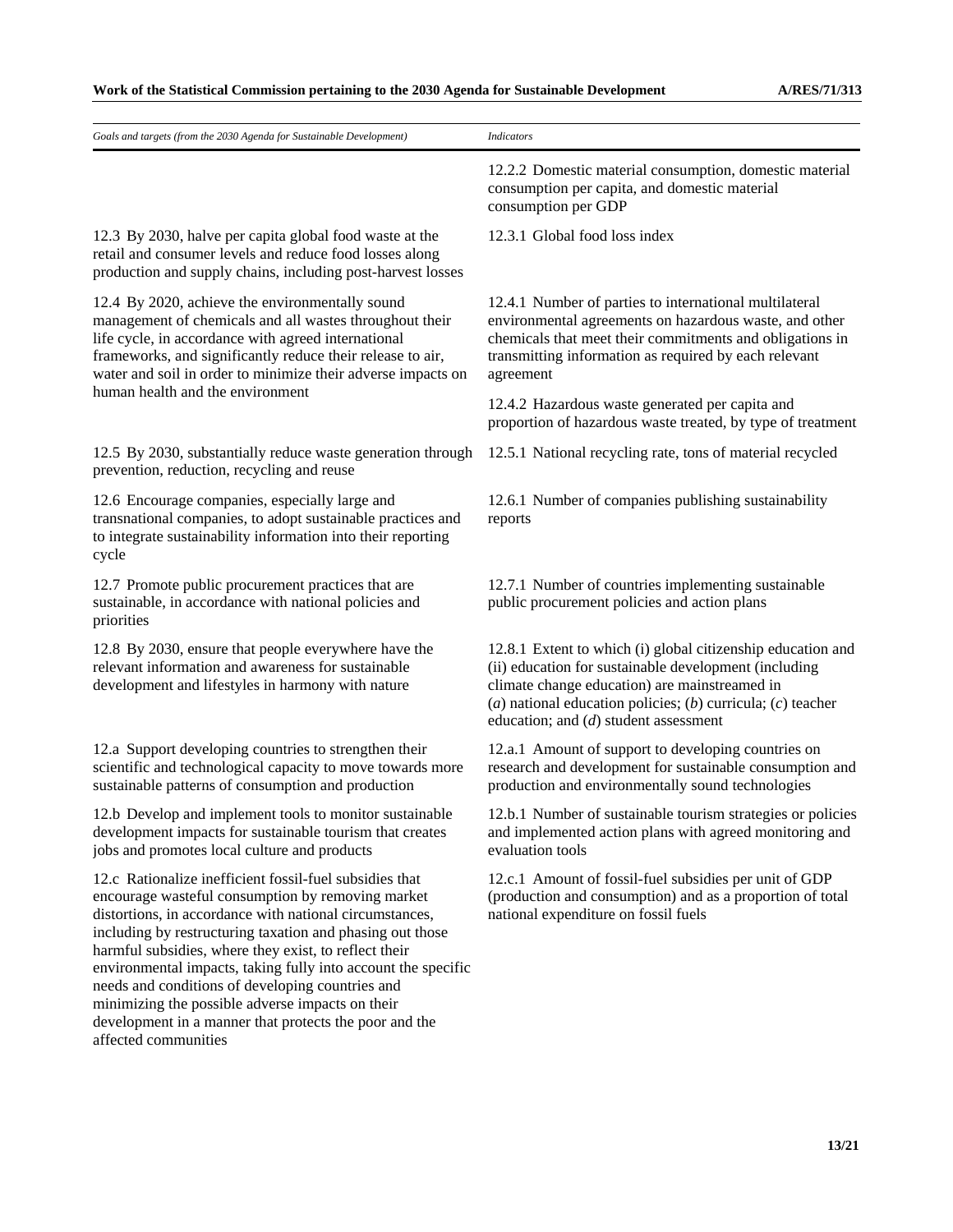| Goals and targets (from the 2030 Agenda for Sustainable Development)                                                                                                                                                                                                                                                                                                                                                                                                    | <b>Indicators</b>                                                                                                                                                                                                                                                                                                                                                                                                                                                                                          |
|-------------------------------------------------------------------------------------------------------------------------------------------------------------------------------------------------------------------------------------------------------------------------------------------------------------------------------------------------------------------------------------------------------------------------------------------------------------------------|------------------------------------------------------------------------------------------------------------------------------------------------------------------------------------------------------------------------------------------------------------------------------------------------------------------------------------------------------------------------------------------------------------------------------------------------------------------------------------------------------------|
| Goal 13. Take urgent action to combat climate change and its impacts <sup>2</sup>                                                                                                                                                                                                                                                                                                                                                                                       |                                                                                                                                                                                                                                                                                                                                                                                                                                                                                                            |
| 13.1 Strengthen resilience and adaptive capacity to climate-<br>related hazards and natural disasters in all countries                                                                                                                                                                                                                                                                                                                                                  | 13.1.1 Number of deaths, missing persons and directly<br>affected persons attributed to disasters per 100,000<br>population                                                                                                                                                                                                                                                                                                                                                                                |
|                                                                                                                                                                                                                                                                                                                                                                                                                                                                         | 13.1.2 Number of countries that adopt and implement<br>national disaster risk reduction strategies in line with the<br>Sendai Framework for Disaster Risk Reduction 2015-2030                                                                                                                                                                                                                                                                                                                              |
|                                                                                                                                                                                                                                                                                                                                                                                                                                                                         | 13.1.3 Proportion of local governments that adopt and<br>implement local disaster risk reduction strategies in line<br>with national disaster risk reduction strategies                                                                                                                                                                                                                                                                                                                                    |
| 13.2 Integrate climate change measures into national<br>policies, strategies and planning                                                                                                                                                                                                                                                                                                                                                                               | 13.2.1 Number of countries that have communicated the<br>establishment or operationalization of an integrated<br>policy/strategy/plan which increases their ability to adapt<br>to the adverse impacts of climate change, and foster<br>climate resilience and low greenhouse gas emissions<br>development in a manner that does not threaten food<br>production (including a national adaptation plan,<br>nationally determined contribution, national<br>communication, biennial update report or other) |
| 13.3 Improve education, awareness-raising and human and<br>institutional capacity on climate change mitigation,<br>adaptation, impact reduction and early warning                                                                                                                                                                                                                                                                                                       | 13.3.1 Number of countries that have integrated<br>mitigation, adaptation, impact reduction and early warning<br>into primary, secondary and tertiary curricula                                                                                                                                                                                                                                                                                                                                            |
|                                                                                                                                                                                                                                                                                                                                                                                                                                                                         | 13.3.2 Number of countries that have communicated the<br>strengthening of institutional, systemic and individual<br>capacity-building to implement adaptation, mitigation and<br>technology transfer, and development actions                                                                                                                                                                                                                                                                              |
| 13.a Implement the commitment undertaken by developed-<br>country parties to the United Nations Framework<br>Convention on Climate Change to a goal of mobilizing<br>jointly \$100 billion annually by 2020 from all sources to<br>address the needs of developing countries in the context of<br>meaningful mitigation actions and transparency on<br>implementation and fully operationalize the Green Climate<br>Fund through its capitalization as soon as possible | 13.a.1 Mobilized amount of United States dollars per year<br>between 2020 and 2025 accountable towards the<br>\$100 billion commitment                                                                                                                                                                                                                                                                                                                                                                     |
| 13.b Promote mechanisms for raising capacity for effective<br>climate change-related planning and management in least<br>developed countries and small island developing States,<br>including focusing on women, youth and local and<br>marginalized communities                                                                                                                                                                                                        | 13.b.1 Number of least developed countries and small<br>island developing States that are receiving specialized<br>support, and amount of support, including finance,<br>technology and capacity-building, for mechanisms for<br>raising capacities for effective climate change-related<br>planning and management, including focusing on women,<br>youth and local and marginalized communities                                                                                                          |

**Goal 14. Conserve and sustainably use the oceans, seas and marine resources for sustainable development** 

**\_\_\_\_\_\_\_\_\_\_\_\_\_\_\_** 

<sup>&</sup>lt;sup>2</sup> Acknowledging that the United Nations Framework Convention on Climate Change is the primary international, intergovernmental forum for negotiating the global response to climate change.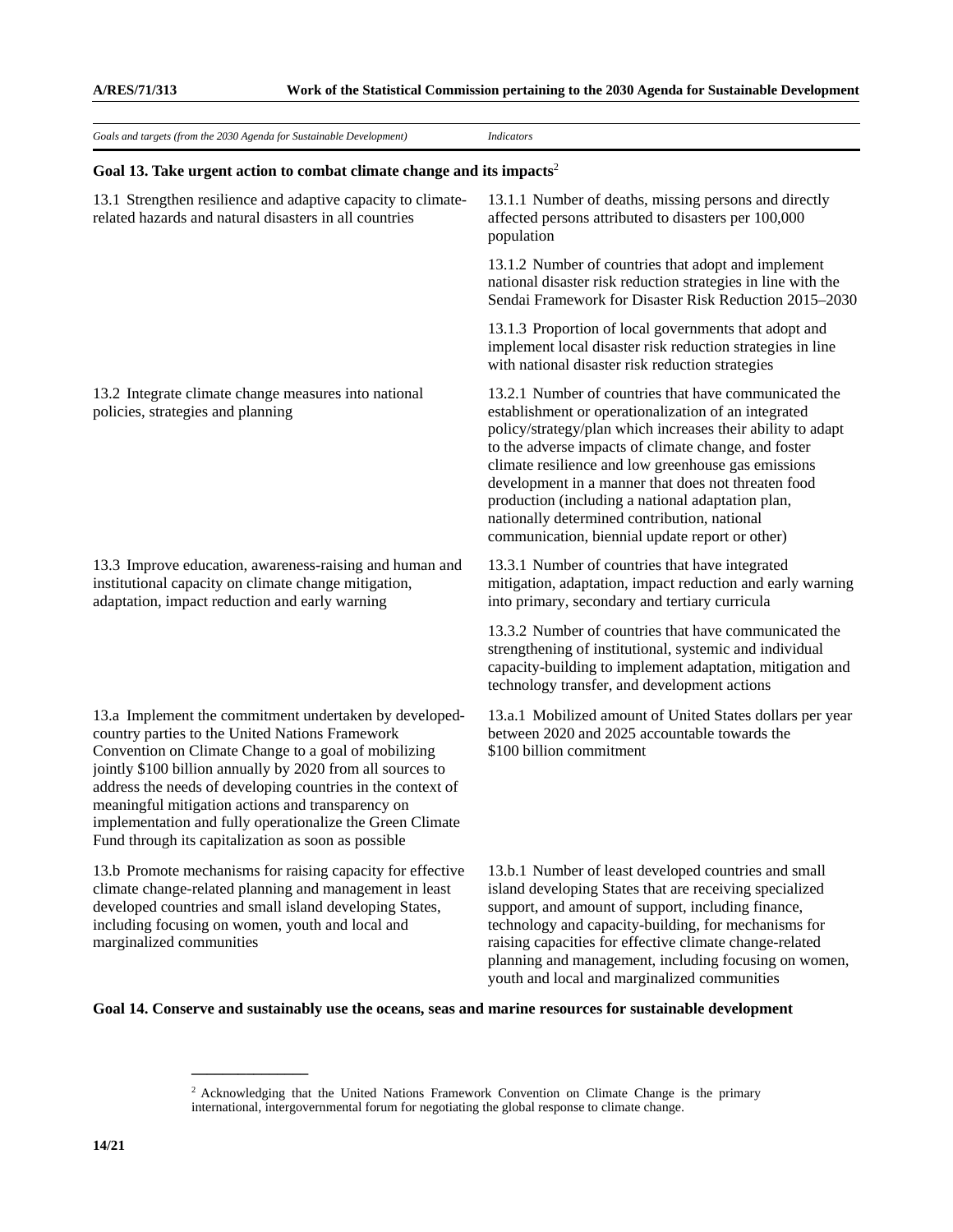| Goals and targets (from the 2030 Agenda for Sustainable Development)                                                                                                                                                                                                                                                                                                                                                                                                                                      | <b>Indicators</b>                                                                                                                                            |
|-----------------------------------------------------------------------------------------------------------------------------------------------------------------------------------------------------------------------------------------------------------------------------------------------------------------------------------------------------------------------------------------------------------------------------------------------------------------------------------------------------------|--------------------------------------------------------------------------------------------------------------------------------------------------------------|
| 14.1 By 2025, prevent and significantly reduce marine<br>pollution of all kinds, in particular from land-based<br>activities, including marine debris and nutrient pollution                                                                                                                                                                                                                                                                                                                              | 14.1.1 Index of coastal eutrophication and floating plastic<br>debris density                                                                                |
| 14.2 By 2020, sustainably manage and protect marine and<br>coastal ecosystems to avoid significant adverse impacts,<br>including by strengthening their resilience, and take action<br>for their restoration in order to achieve healthy and<br>productive oceans                                                                                                                                                                                                                                         | 14.2.1 Proportion of national exclusive economic zones<br>managed using ecosystem-based approaches                                                           |
| 14.3 Minimize and address the impacts of ocean<br>acidification, including through enhanced scientific<br>cooperation at all levels                                                                                                                                                                                                                                                                                                                                                                       | 14.3.1 Average marine acidity (pH) measured at agreed<br>suite of representative sampling stations                                                           |
| 14.4 By 2020, effectively regulate harvesting and end<br>overfishing, illegal, unreported and unregulated fishing and<br>destructive fishing practices and implement science-based<br>management plans, in order to restore fish stocks in the<br>shortest time feasible, at least to levels that can produce<br>maximum sustainable yield as determined by their biological<br>characteristics                                                                                                           | 14.4.1 Proportion of fish stocks within biologically<br>sustainable levels                                                                                   |
| 14.5 By 2020, conserve at least 10 per cent of coastal and<br>marine areas, consistent with national and international law<br>and based on the best available scientific information                                                                                                                                                                                                                                                                                                                      | 14.5.1 Coverage of protected areas in relation to marine<br>areas                                                                                            |
| 14.6 By 2020, prohibit certain forms of fisheries subsidies<br>which contribute to overcapacity and overfishing, eliminate<br>subsidies that contribute to illegal, unreported and<br>unregulated fishing and refrain from introducing new such<br>subsidies, recognizing that appropriate and effective special<br>and differential treatment for developing and least developed<br>countries should be an integral part of the World Trade<br>Organization fisheries subsidies negotiation <sup>3</sup> | 14.6.1 Progress by countries in the degree of<br>implementation of international instruments aiming to<br>combat illegal, unreported and unregulated fishing |
| 14.7 By 2030, increase the economic benefits to small island<br>developing States and least developed countries from the<br>sustainable use of marine resources, including through<br>sustainable management of fisheries, aquaculture and<br>tourism                                                                                                                                                                                                                                                     | 14.7.1 Sustainable fisheries as a proportion of GDP in<br>small island developing States, least developed countries<br>and all countries                     |
| 14.a Increase scientific knowledge, develop research<br>capacity and transfer marine technology, taking into account<br>the Intergovernmental Oceanographic Commission Criteria<br>and Guidelines on the Transfer of Marine Technology, in<br>order to improve ocean health and to enhance the<br>contribution of marine biodiversity to the development of<br>developing countries, in particular small island developing<br>States and least developed countries                                        | 14.a.1 Proportion of total research budget allocated to<br>research in the field of marine technology                                                        |
|                                                                                                                                                                                                                                                                                                                                                                                                                                                                                                           |                                                                                                                                                              |

<sup>&</sup>lt;sup>3</sup> Taking into account ongoing World Trade Organization negotiations, the Doha Development Agenda and the Hong Kong ministerial mandate.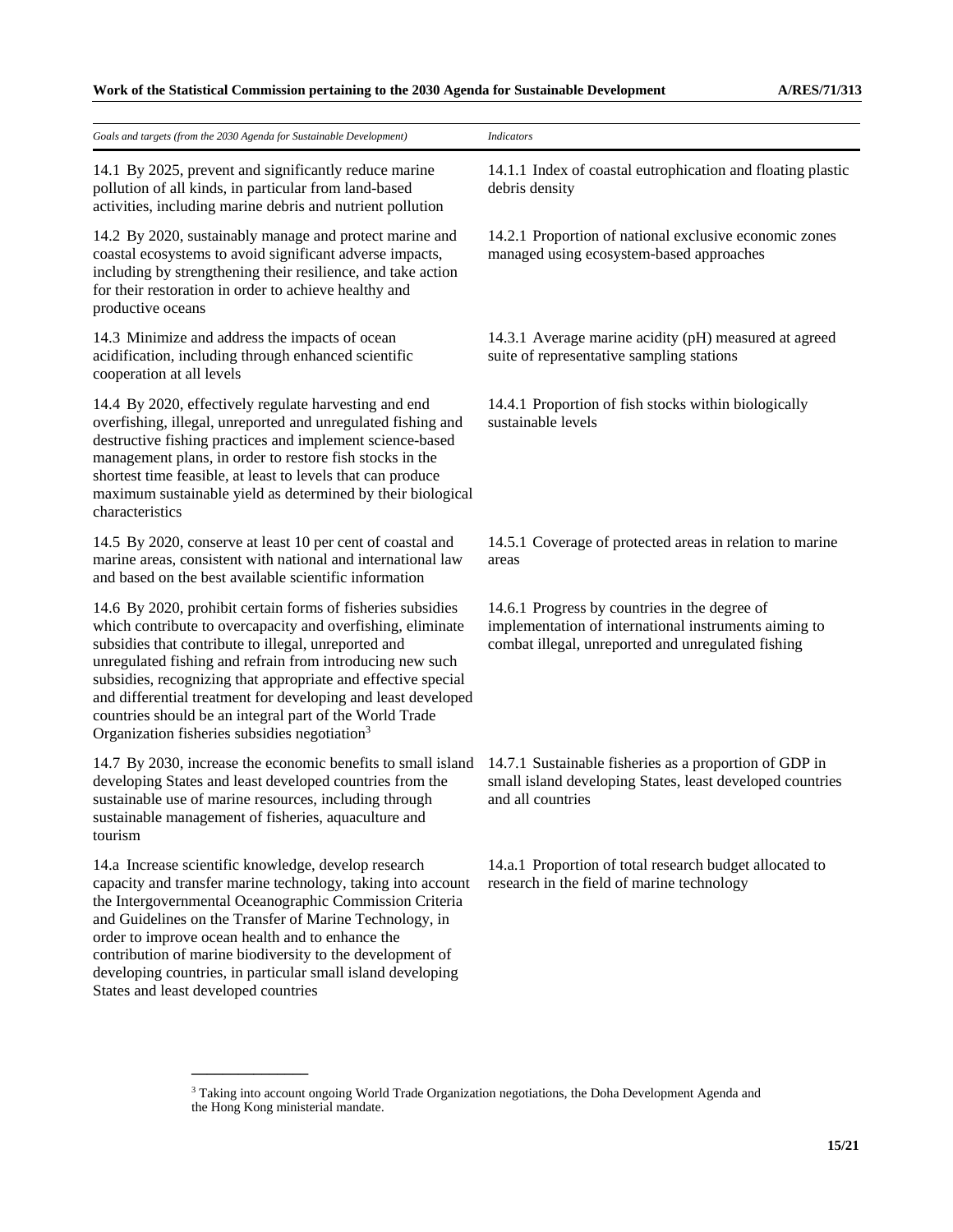| Goals and targets (from the 2030 Agenda for Sustainable Development)                                                                                                                                                                                                                                                                                                        | <b>Indicators</b>                                                                                                                                                                                                                                                                                                                                                     |
|-----------------------------------------------------------------------------------------------------------------------------------------------------------------------------------------------------------------------------------------------------------------------------------------------------------------------------------------------------------------------------|-----------------------------------------------------------------------------------------------------------------------------------------------------------------------------------------------------------------------------------------------------------------------------------------------------------------------------------------------------------------------|
| Provide access for small-scale artisanal fishers to<br>14.h<br>marine resources and markets                                                                                                                                                                                                                                                                                 | 14.b.1 Progress by countries in the degree of application<br>of a legal/regulatory/policy/institutional framework which<br>recognizes and protects access rights for small-scale<br>fisheries                                                                                                                                                                         |
| Enhance the conservation and sustainable use of<br>14.c<br>oceans and their resources by implementing international<br>law as reflected in the United Nations Convention on the<br>Law of the Sea, which provides the legal framework for the<br>conservation and sustainable use of oceans and their<br>resources, as recalled in paragraph 158 of "The future we<br>want" | 14.c.1 Number of countries making progress in ratifying,<br>accepting and implementing through legal, policy and<br>institutional frameworks, ocean-related instruments that<br>implement international law, as reflected in the United<br>Nations Convention on the Law of the Sea, for the<br>conservation and sustainable use of the oceans and their<br>resources |
| Goal 15. Protect, restore and promote sustainable use of terrestrial ecosystems, sustainably manage forests,<br>combat desertification, and halt and reverse land degradation and halt biodiversity loss                                                                                                                                                                    |                                                                                                                                                                                                                                                                                                                                                                       |
| By 2020, ensure the conservation, restoration and<br>15.1<br>sustainable use of terrestrial and inland freshwater<br>ecosystems and their services, in particular forests, wetlands,<br>mountains and drylands, in line with obligations under<br>international agreements                                                                                                  | 15.1.1<br>Forest area as a proportion of total land area<br>Proportion of important sites for terrestrial and<br>15.1.2<br>freshwater biodiversity that are covered by protected areas,<br>by ecosystem type                                                                                                                                                          |
| 15.2<br>By 2020, promote the implementation of sustainable<br>management of all types of forests, halt deforestation,<br>restore degraded forests and substantially increase<br>afforestation and reforestation globally                                                                                                                                                    | 15.2.1<br>Progress towards sustainable forest management                                                                                                                                                                                                                                                                                                              |
| 15.3<br>By 2030, combat desertification, restore degraded<br>land and soil, including land affected by desertification,<br>drought and floods, and strive to achieve a land degradation-<br>neutral world                                                                                                                                                                   | 15.3.1<br>Proportion of land that is degraded over total<br>land area                                                                                                                                                                                                                                                                                                 |
| By 2030, ensure the conservation of mountain<br>15.4<br>ecosystems, including their biodiversity, in order to enhance                                                                                                                                                                                                                                                       | Coverage by protected areas of important sites for<br>15.4.1<br>mountain biodiversity                                                                                                                                                                                                                                                                                 |
| their capacity to provide benefits that are essential for<br>sustainable development                                                                                                                                                                                                                                                                                        | Mountain Green Cover Index<br>15.4.2                                                                                                                                                                                                                                                                                                                                  |
| 15.5 Take urgent and significant action to reduce the<br>degradation of natural habitats, halt the loss of biodiversity<br>and, by 2020, protect and prevent the extinction of<br>threatened species                                                                                                                                                                        | 15.5.1 Red List Index                                                                                                                                                                                                                                                                                                                                                 |
| 15.6 Promote fair and equitable sharing of the benefits<br>arising from the utilization of genetic resources and promote<br>appropriate access to such resources, as internationally<br>agreed                                                                                                                                                                              | Number of countries that have adopted<br>15.6.1<br>legislative, administrative and policy frameworks to ensure<br>fair and equitable sharing of benefits                                                                                                                                                                                                              |
| Take urgent action to end poaching and trafficking of<br>15.7<br>protected species of flora and fauna and address both<br>demand and supply of illegal wildlife products                                                                                                                                                                                                    | Proportion of traded wildlife that was poached or<br>15.7.1<br>illicitly trafficked                                                                                                                                                                                                                                                                                   |
| By 2020, introduce measures to prevent the<br>15.8<br>introduction and significantly reduce the impact of invasive                                                                                                                                                                                                                                                          | Proportion of countries adopting relevant national<br>15.8.1<br>legislation and adequately resourcing the prevention or<br>control of invasive alien species                                                                                                                                                                                                          |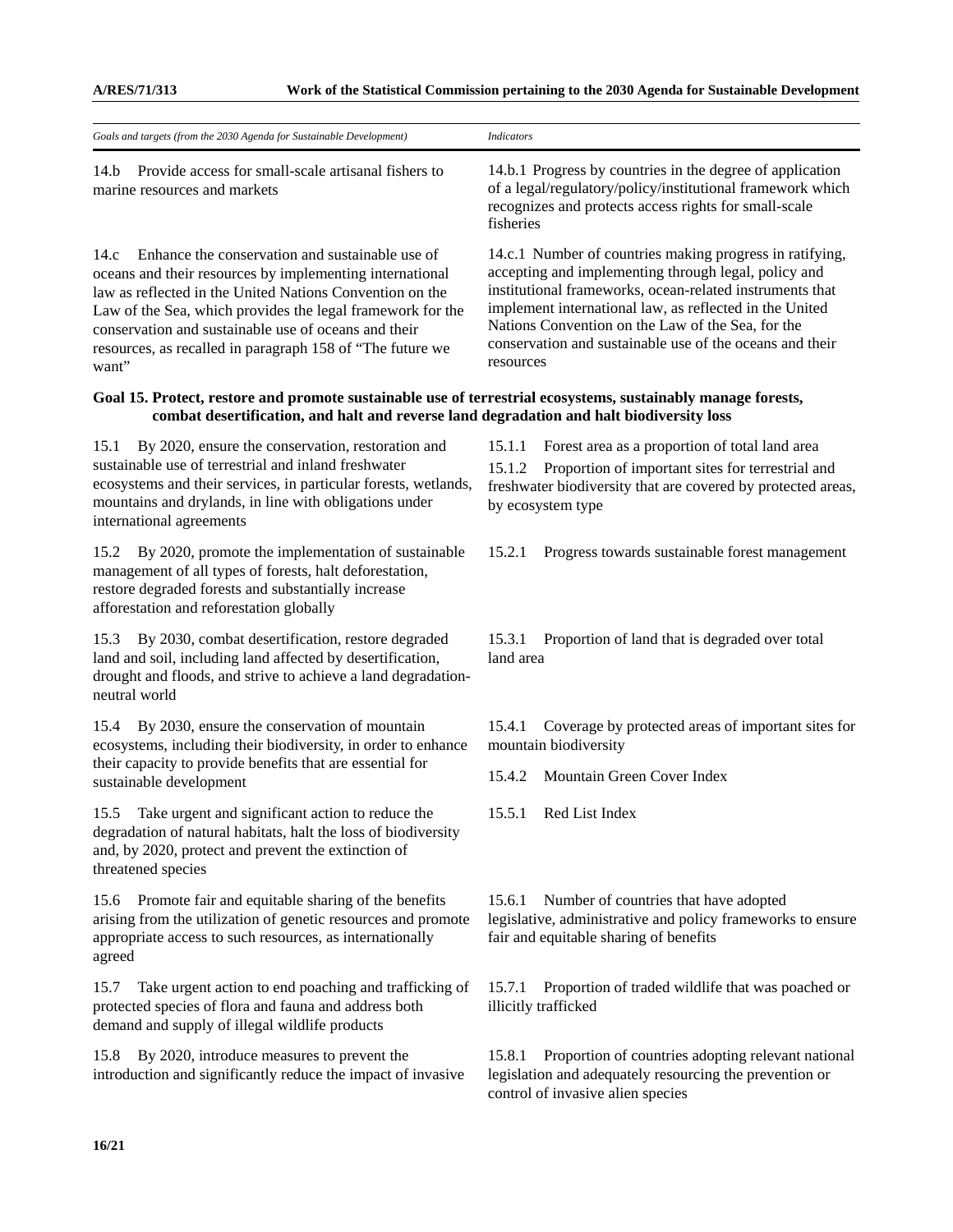| Goals and targets (from the 2030 Agenda for Sustainable Development)                                                                                                                                                                                            | <b>Indicators</b>                                                                                                                                                                                      |
|-----------------------------------------------------------------------------------------------------------------------------------------------------------------------------------------------------------------------------------------------------------------|--------------------------------------------------------------------------------------------------------------------------------------------------------------------------------------------------------|
| alien species on land and water ecosystems and control or<br>eradicate the priority species                                                                                                                                                                     |                                                                                                                                                                                                        |
| 15.9<br>By 2020, integrate ecosystem and biodiversity values<br>into national and local planning, development processes,<br>poverty reduction strategies and accounts                                                                                           | Progress towards national targets established in<br>15.9.1<br>accordance with Aichi Biodiversity Target 2 of the<br>Strategic Plan for Biodiversity 2011-2020                                          |
| Mobilize and significantly increase financial<br>15.a<br>resources from all sources to conserve and sustainably use<br>biodiversity and ecosystems                                                                                                              | Official development assistance and public<br>15.a.1<br>expenditure on conservation and sustainable use of<br>biodiversity and ecosystems                                                              |
| Mobilize significant resources from all sources and at<br>15.b<br>all levels to finance sustainable forest management and<br>provide adequate incentives to developing countries to<br>advance such management, including for conservation and<br>reforestation | 15.b.1 Official development assistance and public<br>expenditure on conservation and sustainable use of<br>biodiversity and ecosystems                                                                 |
| Enhance global support for efforts to combat<br>15.c<br>poaching and trafficking of protected species, including by<br>increasing the capacity of local communities to pursue<br>sustainable livelihood opportunities                                           | 15.c.1<br>Proportion of traded wildlife that was poached or<br>illicitly trafficked                                                                                                                    |
| Goal 16. Promote peaceful and inclusive societies for sustainable development, provide access to justice for all<br>and build effective, accountable and inclusive institutions at all levels                                                                   |                                                                                                                                                                                                        |
| Significantly reduce all forms of violence and related<br>16.1<br>death rates everywhere                                                                                                                                                                        | 16.1.1 Number of victims of intentional homicide per<br>100,000 population, by sex and age                                                                                                             |
|                                                                                                                                                                                                                                                                 | 16.1.2 Conflict-related deaths per 100,000 population,<br>by sex, age and cause                                                                                                                        |
|                                                                                                                                                                                                                                                                 | 16.1.3 Proportion of population subjected to physical,<br>psychological or sexual violence in the previous 12 months                                                                                   |
|                                                                                                                                                                                                                                                                 | 16.1.4 Proportion of population that feel safe walking<br>alone around the area they live                                                                                                              |
| 16.2 End abuse, exploitation, trafficking and all forms of<br>violence against and torture of children                                                                                                                                                          | 16.2.1 Proportion of children aged 1-17 years who<br>experienced any physical punishment and/or psychological<br>aggression by caregivers in the past month                                            |
|                                                                                                                                                                                                                                                                 | 16.2.2 Number of victims of human trafficking per<br>100,000 population, by sex, age and form of exploitation                                                                                          |
|                                                                                                                                                                                                                                                                 | 16.2.3 Proportion of young women and men aged<br>18-29 years who experienced sexual violence by age 18                                                                                                 |
| Promote the rule of law at the national and<br>16.3<br>international levels and ensure equal access to justice for all                                                                                                                                          | Proportion of victims of violence in the previous<br>16.3.1<br>12 months who reported their victimization to competent<br>authorities or other officially recognized conflict resolution<br>mechanisms |
|                                                                                                                                                                                                                                                                 | Unsentenced detainees as a proportion of overall<br>16.3.2<br>prison population                                                                                                                        |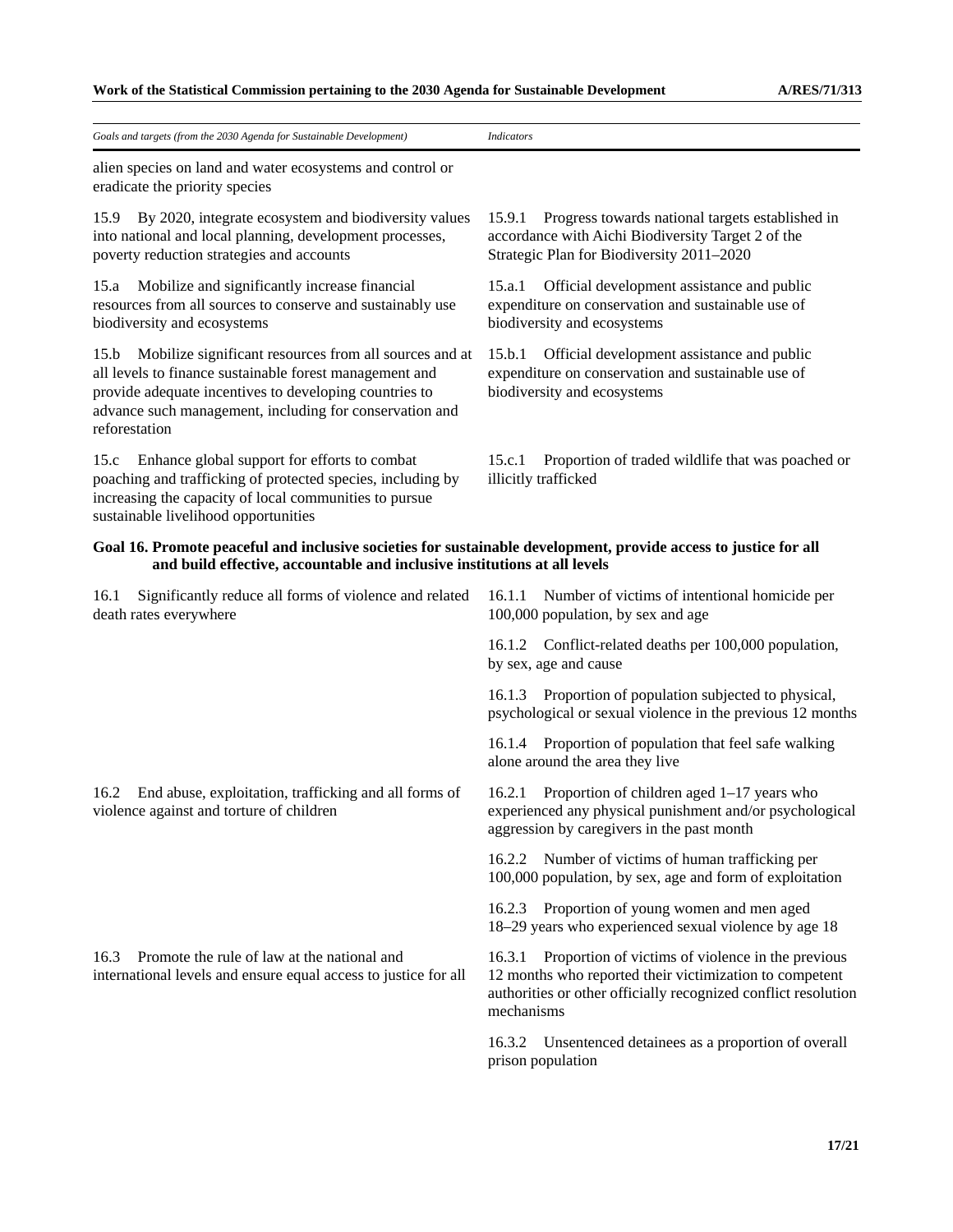| Goals and targets (from the 2030 Agenda for Sustainable Development)                                                                                                                                                                    | <b>Indicators</b>                                                                                                                                                                                                                          |
|-----------------------------------------------------------------------------------------------------------------------------------------------------------------------------------------------------------------------------------------|--------------------------------------------------------------------------------------------------------------------------------------------------------------------------------------------------------------------------------------------|
| By 2030, significantly reduce illicit financial and<br>16.4<br>arms flows, strengthen the recovery and return of stolen<br>assets and combat all forms of organized crime                                                               | Total value of inward and outward illicit financial<br>16.4.1<br>flows (in current United States dollars)                                                                                                                                  |
|                                                                                                                                                                                                                                         | 16.4.2 Proportion of seized, found or surrendered arms<br>whose illicit origin or context has been traced or<br>established by a competent authority in line with<br>international instruments                                             |
| Substantially reduce corruption and bribery in all<br>16.5<br>their forms                                                                                                                                                               | 16.5.1 Proportion of persons who had at least one<br>contact with a public official and who paid a bribe to a<br>public official, or were asked for a bribe by those public<br>officials, during the previous 12 months                    |
|                                                                                                                                                                                                                                         | 16.5.2 Proportion of businesses that had at least one<br>contact with a public official and that paid a bribe to a<br>public official, or were asked for a bribe by those public<br>officials during the previous 12 months                |
| Develop effective, accountable and transparent<br>16.6<br>institutions at all levels                                                                                                                                                    | 16.6.1 Primary government expenditures as a proportion<br>of original approved budget, by sector (or by budget codes<br>or similar)                                                                                                        |
|                                                                                                                                                                                                                                         | 16.6.2 Proportion of population satisfied with their last<br>experience of public services                                                                                                                                                 |
| Ensure responsive, inclusive, participatory and<br>16.7<br>representative decision-making at all levels                                                                                                                                 | Proportions of positions (by sex, age, persons<br>16.7.1<br>with disabilities and population groups) in public<br>institutions (national and local legislatures, public service,<br>and judiciary) compared to national distributions      |
|                                                                                                                                                                                                                                         | 16.7.2 Proportion of population who believe decision-<br>making is inclusive and responsive, by sex, age, disability<br>and population group                                                                                               |
| Broaden and strengthen the participation of<br>16.8<br>developing countries in the institutions of global governance                                                                                                                    | 16.8.1 Proportion of members and voting rights of<br>developing countries in international organizations                                                                                                                                   |
| By 2030, provide legal identity for all, including birth<br>16.9<br>registration                                                                                                                                                        | Proportion of children under 5 years of age whose<br>16.9.1<br>births have been registered with a civil authority, by age                                                                                                                  |
| 16.10 Ensure public access to information and protect<br>fundamental freedoms, in accordance with national<br>legislation and international agreements                                                                                  | 16.10.1 Number of verified cases of killing, kidnapping,<br>enforced disappearance, arbitrary detention and torture of<br>journalists, associated media personnel, trade unionists and<br>human rights advocates in the previous 12 months |
|                                                                                                                                                                                                                                         | 16.10.2 Number of countries that adopt and implement<br>constitutional, statutory and/or policy guarantees for public<br>access to information                                                                                             |
| Strengthen relevant national institutions, including<br>16.a<br>through international cooperation, for building capacity at all<br>levels, in particular in developing countries, to prevent<br>violence and combat terrorism and crime | Existence of independent national human rights<br>16.a.1<br>institutions in compliance with the Paris Principles                                                                                                                           |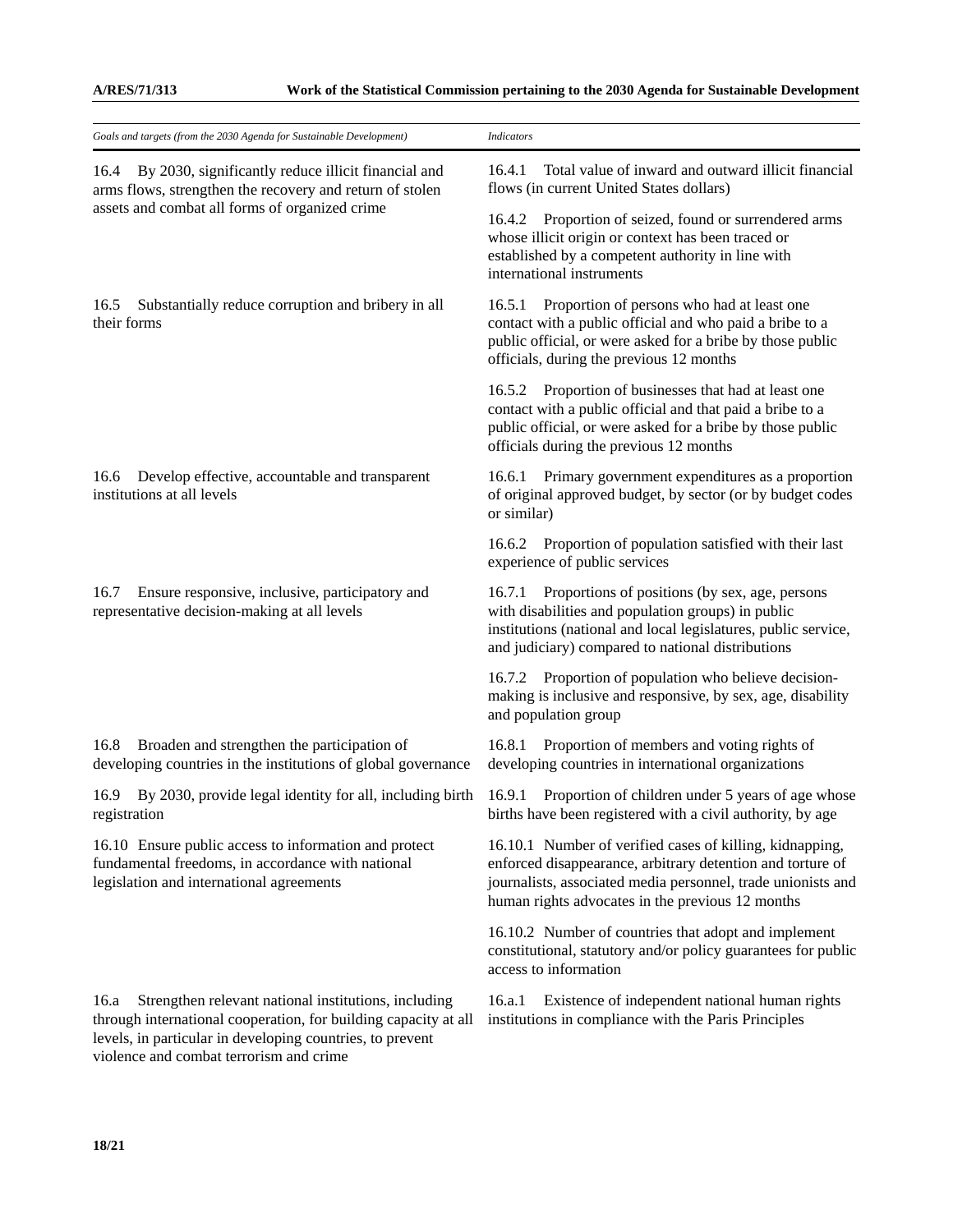| Goals and targets (from the 2030 Agenda for Sustainable Development)                                                                                                                                                                                                                                                                                                                                                                                                                                                       | <b>Indicators</b>                                                                                                                                                                                                                                           |  |
|----------------------------------------------------------------------------------------------------------------------------------------------------------------------------------------------------------------------------------------------------------------------------------------------------------------------------------------------------------------------------------------------------------------------------------------------------------------------------------------------------------------------------|-------------------------------------------------------------------------------------------------------------------------------------------------------------------------------------------------------------------------------------------------------------|--|
| 16.b<br>Promote and enforce non-discriminatory laws and<br>policies for sustainable development                                                                                                                                                                                                                                                                                                                                                                                                                            | Proportion of population reporting having<br>16.b.1<br>personally felt discriminated against or harassed in the<br>previous 12 months on the basis of a ground of<br>discrimination prohibited under international human<br>rights law                      |  |
| Goal 17. Strengthen the means of implementation and revitalize the Global Partnership for<br><b>Sustainable Development</b>                                                                                                                                                                                                                                                                                                                                                                                                |                                                                                                                                                                                                                                                             |  |
| <b>Finance</b>                                                                                                                                                                                                                                                                                                                                                                                                                                                                                                             |                                                                                                                                                                                                                                                             |  |
| Strengthen domestic resource mobilization, including<br>17.1<br>through international support to developing countries, to<br>improve domestic capacity for tax and other revenue<br>collection                                                                                                                                                                                                                                                                                                                             | Total government revenue as a proportion of<br>17.1.1<br>GDP, by source                                                                                                                                                                                     |  |
|                                                                                                                                                                                                                                                                                                                                                                                                                                                                                                                            | 17.1.2 Proportion of domestic budget funded by<br>domestic taxes                                                                                                                                                                                            |  |
| Developed countries to implement fully their official<br>17.2<br>development assistance commitments, including the<br>commitment by many developed countries to achieve the<br>target of 0.7 per cent of gross national income for official<br>development assistance (ODA/GNI) to developing countries<br>and 0.15 to 0.20 per cent of ODA/GNI to least developed<br>countries; ODA providers are encouraged to consider setting<br>a target to provide at least 0.20 per cent of ODA/GNI to<br>least developed countries | Net official development assistance, total and to<br>17.2.1<br>least developed countries, as a proportion of the<br>Organization for Economic Cooperation and Development<br>(OECD) Development Assistance Committee donors'<br>gross national income (GNI) |  |
| Mobilize additional financial resources for<br>17.3<br>developing countries from multiple sources                                                                                                                                                                                                                                                                                                                                                                                                                          | Foreign direct investment (FDI), official<br>17.3.1<br>development assistance and South-South cooperation as a<br>proportion of total domestic budget                                                                                                       |  |
|                                                                                                                                                                                                                                                                                                                                                                                                                                                                                                                            | Volume of remittances (in United States dollars)<br>17.3.2<br>as a proportion of total GDP                                                                                                                                                                  |  |
| Assist developing countries in attaining long-term<br>17.4<br>debt sustainability through coordinated policies aimed at<br>fostering debt financing, debt relief and debt restructuring,<br>as appropriate, and address the external debt of highly<br>indebted poor countries to reduce debt distress                                                                                                                                                                                                                     | Debt service as a proportion of exports of goods<br>17.4.1<br>and services                                                                                                                                                                                  |  |
| Adopt and implement investment promotion regimes<br>17.5<br>for least developed countries                                                                                                                                                                                                                                                                                                                                                                                                                                  | Number of countries that adopt and implement<br>17.5.1<br>investment promotion regimes for least developed<br>countries                                                                                                                                     |  |
| <b>Technology</b>                                                                                                                                                                                                                                                                                                                                                                                                                                                                                                          |                                                                                                                                                                                                                                                             |  |
| Enhance North-South, South-South and triangular<br>17.6<br>regional and international cooperation on and access to<br>science, technology and innovation and enhance knowledge-<br>sharing on mutually agreed terms, including through<br>improved coordination among existing mechanisms, in<br>particular at the United Nations level, and through a global<br>technology facilitation mechanism                                                                                                                         | Number of science and/or technology cooperation<br>17.6.1<br>agreements and programmes between countries, by type of<br>cooperation<br>17.6.2<br>Fixed Internet broadband subscriptions per 100<br>inhabitants, by speed                                    |  |
|                                                                                                                                                                                                                                                                                                                                                                                                                                                                                                                            |                                                                                                                                                                                                                                                             |  |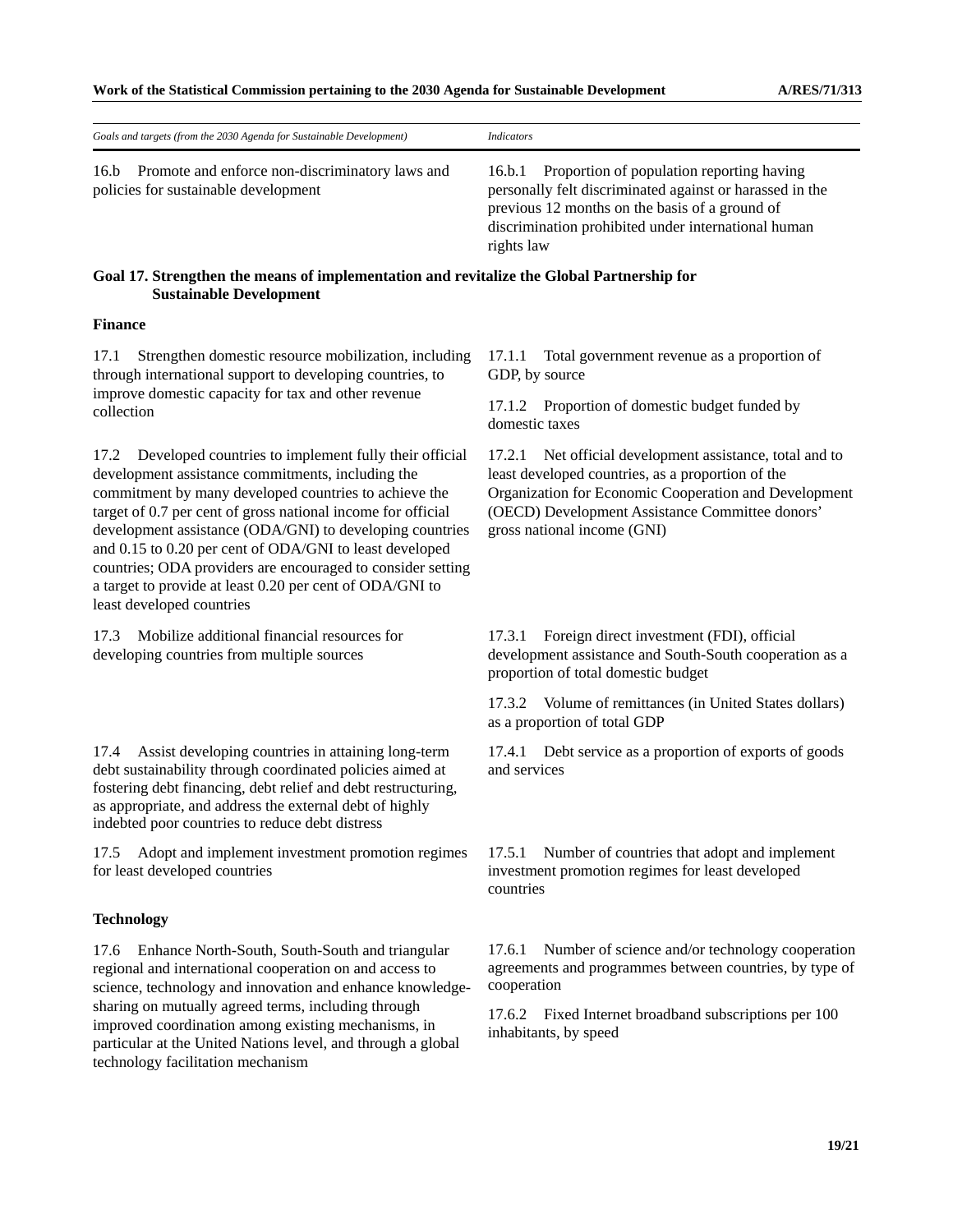| Goals and targets (from the 2030 Agenda for Sustainable Development)                                                                                                                                                                                                                                                                                                                            | <b>Indicators</b>                                                                                                                                                                    |
|-------------------------------------------------------------------------------------------------------------------------------------------------------------------------------------------------------------------------------------------------------------------------------------------------------------------------------------------------------------------------------------------------|--------------------------------------------------------------------------------------------------------------------------------------------------------------------------------------|
| Promote the development, transfer, dissemination and<br>17.7<br>diffusion of environmentally sound technologies to<br>developing countries on favourable terms, including on<br>concessional and preferential terms, as mutually agreed                                                                                                                                                         | Total amount of approved funding for developing<br>17.7.1<br>countries to promote the development, transfer,<br>dissemination and diffusion of environmentally sound<br>technologies |
| Fully operationalize the technology bank and science,<br>17.8<br>technology and innovation capacity-building mechanism for<br>least developed countries by 2017 and enhance the use of<br>enabling technology, in particular information and<br>communications technology                                                                                                                       | 17.8.1<br>Proportion of individuals using the Internet                                                                                                                               |
| <b>Capacity-building</b>                                                                                                                                                                                                                                                                                                                                                                        |                                                                                                                                                                                      |
| 17.9<br>Enhance international support for implementing<br>effective and targeted capacity-building in developing<br>countries to support national plans to implement all the<br>Sustainable Development Goals, including through North-<br>South, South-South and triangular cooperation                                                                                                        | Dollar value of financial and technical assistance<br>17.9.1<br>(including through North-South, South-South and<br>triangular cooperation) committed to developing countries         |
| <b>Trade</b>                                                                                                                                                                                                                                                                                                                                                                                    |                                                                                                                                                                                      |
| 17.10 Promote a universal, rules-based, open,<br>non-discriminatory and equitable multilateral trading system<br>under the World Trade Organization, including through the<br>conclusion of negotiations under its Doha Development<br>Agenda                                                                                                                                                   | 17.10.1 Worldwide weighted tariff-average                                                                                                                                            |
| 17.11 Significantly increase the exports of developing<br>countries, in particular with a view to doubling the least<br>developed countries' share of global exports by 2020                                                                                                                                                                                                                    | 17.11.1 Developing countries' and least developed<br>countries' share of global exports                                                                                              |
| 17.12 Realize timely implementation of duty-free and<br>quota-free market access on a lasting basis for all least<br>developed countries, consistent with World Trade<br>Organization decisions, including by ensuring that<br>preferential rules of origin applicable to imports from least<br>developed countries are transparent and simple, and<br>contribute to facilitating market access | 17.12.1 Average tariffs faced by developing countries,<br>least developed countries and small island developing<br><b>States</b>                                                     |
| <b>Systemic issues</b>                                                                                                                                                                                                                                                                                                                                                                          |                                                                                                                                                                                      |
| Policy and institutional coherence                                                                                                                                                                                                                                                                                                                                                              |                                                                                                                                                                                      |
| 17.13 Enhance global macroeconomic stability, including<br>through policy coordination and policy coherence                                                                                                                                                                                                                                                                                     | 17.13.1 Macroeconomic Dashboard                                                                                                                                                      |
| 17.14 Enhance policy coherence for sustainable<br>development                                                                                                                                                                                                                                                                                                                                   | 17.14.1 Number of countries with mechanisms in place to<br>enhance policy coherence of sustainable development                                                                       |
| 17.15 Respect each country's policy space and leadership to<br>establish and implement policies for poverty eradication and<br>sustainable development                                                                                                                                                                                                                                          | 17.15.1 Extent of use of country-owned results<br>frameworks and planning tools by providers of<br>development cooperation                                                           |
| Multi-stakeholder partnerships                                                                                                                                                                                                                                                                                                                                                                  |                                                                                                                                                                                      |
| 17.16 Enhance the Global Partnership for Sustainable<br>Development, complemented by multi-stakeholder<br>partnerships that mobilize and share knowledge, expertise,                                                                                                                                                                                                                            | 17.16.1 Number of countries reporting progress in multi-<br>stakeholder development effectiveness monitoring                                                                         |
| 20/21                                                                                                                                                                                                                                                                                                                                                                                           |                                                                                                                                                                                      |